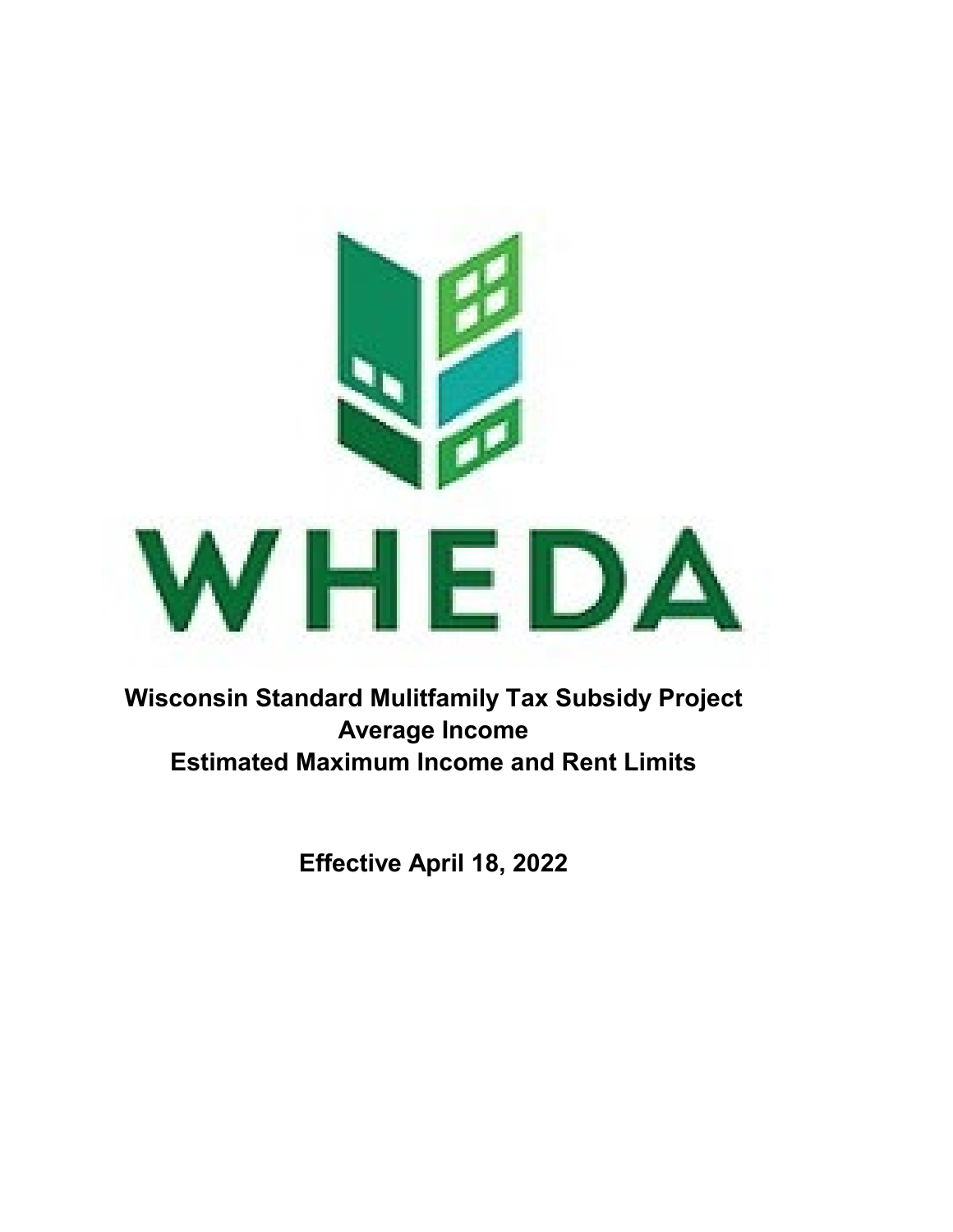|                    | Estimated Maximum Family Income Limits at 20% of HUD Estimated 2022 County Median Income<br>Effective April 18, 2022 |            |              |             |             |        |              |              |             |  |  |  |  |
|--------------------|----------------------------------------------------------------------------------------------------------------------|------------|--------------|-------------|-------------|--------|--------------|--------------|-------------|--|--|--|--|
| <b>FAMILY SIZE</b> | <b>ONE</b>                                                                                                           | <b>TWO</b> | <b>THREE</b> | <b>FOUR</b> | <b>FIVE</b> | SIX    | <b>SEVEN</b> | <b>EIGHT</b> | <b>NINE</b> |  |  |  |  |
| COUNTY:            |                                                                                                                      |            |              |             |             |        |              |              |             |  |  |  |  |
| <b>Brown</b>       | 12,640                                                                                                               | 14,440     | 16,240       | 18,040      | 19,500      | 20,940 | 22,380       | 23,820       | 25,260      |  |  |  |  |
| Calumet            | 13,400                                                                                                               | 15,320     | 17,240       | 19,140      | 20,680      | 22,220 | 23,740       | 25,280       | 26,800      |  |  |  |  |
| Chippewa           | 12,540                                                                                                               | 14,320     | 16,120       | 17,900      | 19,340      | 20,780 | 22,200       | 23,640       | 25,060      |  |  |  |  |
| Columbia           | 12,960                                                                                                               | 14,800     | 16,660       | 18,500      | 19,980      | 21,460 | 22,940       | 24,420       | 25,900      |  |  |  |  |
| Dane               | 16,160                                                                                                               | 18,460     | 20,760       | 23,060      | 24,920      | 26,760 | 28,600       | 30,440       | 32,300      |  |  |  |  |
| Dodge              | 11,420                                                                                                               | 13,040     | 14,680       | 16,300      | 17,620      | 18,920 | 20,220       | 21,520       | 22,820      |  |  |  |  |
| Door               | 11,540                                                                                                               | 13,180     | 14,820       | 16,460      | 17,780      | 19,100 | 20,420       | 21,740       | 23,060      |  |  |  |  |
| Douglas            | 11,960                                                                                                               | 13,660     | 15,360       | 17,060      | 18,440      | 19,800 | 21,160       | 22,520       | 23,900      |  |  |  |  |
| Dunn               | 11,500                                                                                                               | 13,140     | 14,780       | 16,420      | 17,740      | 19,060 | 20,380       | 21,680       | 23,000      |  |  |  |  |
| Eau Claire         | 12,540                                                                                                               | 14,320     | 16,120       | 17,900      | 19,340      | 20,780 | 22,200       | 23,640       | 25,060      |  |  |  |  |
| Fond du Lac        | 11,800                                                                                                               | 13,480     | 15,160       | 16,840      | 18,200      | 19,540 | 20,900       | 22,240       | 23,580      |  |  |  |  |
| Grant              | 11,260                                                                                                               | 12,860     | 14,460       | 16,060      | 17,360      | 18,640 | 19,920       | 21,200       | 22,500      |  |  |  |  |
| Green              | 12,440                                                                                                               | 14,220     | 16,000       | 17,760      | 19,200      | 20,620 | 22,040       | 23,460       | 24,880      |  |  |  |  |
| Green Lake         | 11,260                                                                                                               | 12,860     | 14,460       | 16,060      | 17,360      | 18,640 | 19,920       | 21,200       | 22,500      |  |  |  |  |
| lowa               | 12,680                                                                                                               | 14,480     | 16,300       | 18,100      | 19,560      | 21,000 | 22,460       | 23,900       | 25,340      |  |  |  |  |
| Jefferson          | 12,340                                                                                                               | 14,100     | 15,860       | 17,620      | 19,040      | 20,440 | 21,860       | 23,260       | 24,680      |  |  |  |  |
| Kenosha            | 12,540                                                                                                               | 14,320     | 16,120       | 17,900      | 19,340      | 20,780 | 22,200       | 23,640       | 25,060      |  |  |  |  |
| Kewaunee           | 12,640                                                                                                               | 14,440     | 16,240       | 18,040      | 19,500      | 20,940 | 22,380       | 23,820       | 25,260      |  |  |  |  |
| La Crosse          | 12,620                                                                                                               | 14,420     | 16,220       | 18,020      | 19,480      | 20,920 | 22,360       | 23,800       | 25,240      |  |  |  |  |
| Lincoln            | 11,420                                                                                                               | 13,040     | 14,680       | 16,300      | 17,620      | 18,920 | 20,220       | 21,520       | 22,820      |  |  |  |  |
| Manitowoc          | 11,300                                                                                                               | 12,920     | 14,540       | 16,140      | 17,440      | 18,740 | 20,020       | 21,320       | 22,600      |  |  |  |  |
| Marathon           | 12,280                                                                                                               | 14,020     | 15,780       | 17,520      | 18,940      | 20,340 | 21,740       | 23,140       | 24,540      |  |  |  |  |
| Milwaukee          | 13,220                                                                                                               | 15,120     | 17,000       | 18,880      | 20,400      | 21,920 | 23,420       | 24,940       | 26,440      |  |  |  |  |
| Monroe             | 11,420                                                                                                               | 13,040     | 14,680       | 16,300      | 17,620      | 18,920 | 20,220       | 21,520       | 22,820      |  |  |  |  |
| Oconto             | 11,260                                                                                                               | 12,860     | 14,460       | 16,060      | 17,360      | 18,640 | 19,920       | 21,200       | 22,500      |  |  |  |  |
| Oneida             | 11,340                                                                                                               | 12,960     | 14,580       | 16,200      | 17,500      | 18,800 | 20,100       | 21,400       | 22,680      |  |  |  |  |
| Outagamie          | 13,400                                                                                                               | 15,320     | 17,240       | 19,140      | 20,680      | 22,220 | 23,740       | 25,280       | 26,800      |  |  |  |  |
| Ozaukee            | 13,220                                                                                                               | 15,120     | 17,000       | 18,880      | 20,400      | 21,920 | 23,420       | 24,940       | 26,440      |  |  |  |  |
| Pepin              | 11,400                                                                                                               | 13,020     | 14,640       | 16,260      | 17,580      | 18,880 | 20,180       | 21,480       | 22,780      |  |  |  |  |
| Pierce             | 16,440                                                                                                               | 18,780     | 21,120       | 23,460      | 25,340      | 27,220 | 29,100       | 30,980       | 32,860      |  |  |  |  |
| Polk               | 11,260                                                                                                               | 12,860     | 14,460       | 16,060      | 17,360      | 18,640 | 19,920       | 21,200       | 22,500      |  |  |  |  |
| Portage            | 12,600                                                                                                               | 14,400     | 16,200       | 17,980      | 19,420      | 20,860 | 22,300       | 23,740       | 25,180      |  |  |  |  |
| Racine             | 12,100                                                                                                               | 13,820     | 15,540       | 17,260      | 18,660      | 20,040 | 21,420       | 22,800       | 24,180      |  |  |  |  |
| Rock               | 11,420                                                                                                               | 13,040     | 14,680       | 16,300      | 17,620      | 18,920 | 20,220       | 21,520       | 22,820      |  |  |  |  |
| St. Croix          | 16,440                                                                                                               | 18,780     | 21,120       | 23,460      | 25,340      | 27,220 | 29,100       | 30,980       | 32,860      |  |  |  |  |
| Sauk               | 11,520                                                                                                               | 13,160     | 14,800       | 16,440      | 17,760      | 19,080 | 20,400       | 21,720       | 23,020      |  |  |  |  |
| Sheboygan          | 11,860                                                                                                               | 13,540     | 15,240       | 16,920      | 18,280      | 19,640 | 21,000       | 22,340       | 23,700      |  |  |  |  |
| Trempealeau        | 11,420                                                                                                               | 13,040     | 14,680       | 16,300      | 17,620      | 18,920 | 20,220       | 21,520       | 22,820      |  |  |  |  |
| Walworth           | 12,320                                                                                                               | 14,080     | 15,840       | 17,600      | 19,020      | 20,420 | 21,840       | 23,240       | 24,640      |  |  |  |  |
| Washington         | 13,220                                                                                                               | 15,120     | 17,000       | 18,880      | 20,400      | 21,920 | 23,420       | 24,940       | 26,440      |  |  |  |  |
| Waukesha           | 13,220                                                                                                               | 15,120     | 17,000       | 18,880      | 20,400      | 21,920 | 23,420       | 24,940       | 26,440      |  |  |  |  |
| Waupaca            | 11,420                                                                                                               | 13,040     | 14,680       | 16,300      | 17,620      | 18,920 | 20,220       | 21,520       | 22,820      |  |  |  |  |
| Winnebago          | 11,900                                                                                                               | 13,600     | 15,300       | 17,000      | 18,360      | 19,720 | 21,080       | 22,440       | 23,800      |  |  |  |  |
| Wood               | 11,260                                                                                                               | 12,860     | 14,460       | 16,060      | 17,360      | 18,640 | 19,920       | 21,200       | 22,500      |  |  |  |  |

WISCONSIN STANDARD MULTIFAMILY TAX SUBSIDY PROJECT INCOME LIMITS

Income limits for the counties listed below are based on the 2022 Median Family Income for the Nonmetropolitan portions of the state.

| FAMILY SIZE | <b>ONE</b> | TWO    | THREE FOUR |        | <b>FIVE</b> | <b>SIX</b> | <b>SEVEN</b> | <b>FIGHT</b>     | <b>NINE</b> |
|-------------|------------|--------|------------|--------|-------------|------------|--------------|------------------|-------------|
| Income:     | 11.260     | 12.860 | 14.460     | 16.060 | 17.360      | 18.640     | 19.920       | 21.200           | 22,500      |
|             |            |        |            |        |             |            |              | WHEDA - 04/20/22 |             |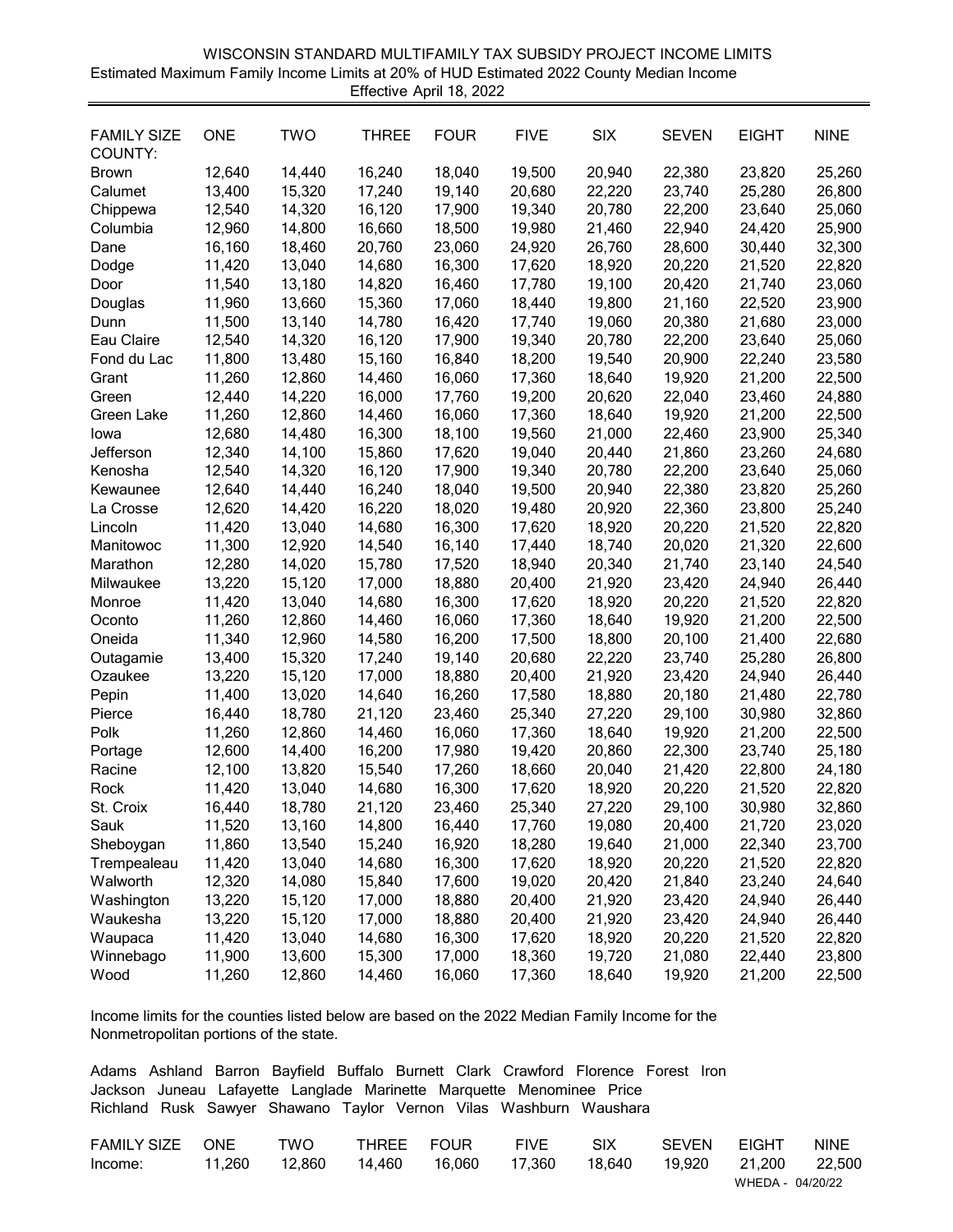| <b>SIX</b><br><b>BEDROOM SIZE:</b><br>EFF.<br><b>ONE</b><br><b>TWO</b><br><b>THREE</b><br><b>FOUR</b><br><b>FIVE</b><br>COUNTY:<br>316<br>338<br>406<br>469<br>523<br>577<br>631<br><b>Brown</b><br>335<br>359<br>431<br>497<br>555<br>612<br>670<br>Calumet<br>313<br>335<br>403<br>465<br>519<br>626<br>573<br>Chippewa<br>324<br>347<br>416<br>481<br>592<br>647<br>536<br>Columbia<br>404<br>432<br>599<br>669<br>738<br>807<br>519<br>Dane<br>285<br>305<br>367<br>424<br>521<br>570<br>473<br>Dodge<br>288<br>309<br>370<br>428<br>527<br>576<br>477<br>Door<br>299<br>320<br>384<br>443<br>546<br>597<br>495<br>Douglas<br>287<br>308<br>369<br>427<br>525<br>575<br>476<br>Dunn<br>313<br>335<br>403<br>465<br>626<br>519<br>573<br>Eau Claire<br>295<br>316<br>379<br>438<br>488<br>539<br>589<br>Fond du Lac<br>281<br>301<br>361<br>417<br>514<br>562<br>466<br>Grant<br>311<br>333<br>400<br>462<br>515<br>568<br>622<br>Green<br>281<br>301<br>361<br>417<br>466<br>514<br>562<br>Green Lake<br>339<br>317<br>407<br>470<br>525<br>579<br>633<br>lowa<br>308<br>330<br>396<br>458<br>511<br>564<br>617<br>Jefferson<br>626<br>313<br>335<br>403<br>465<br>519<br>573<br>Kenosha<br>316<br>338<br>406<br>469<br>523<br>631<br>577<br>Kewaunee<br>631<br>315<br>338<br>405<br>468<br>523<br>577<br>La Crosse<br>285<br>305<br>367<br>424<br>473<br>521<br>570<br>Lincoln<br>282<br>302<br>363<br>419<br>468<br>516<br>565<br>Manitowoc<br>307<br>328<br>394<br>455<br>508<br>561<br>613<br>Marathon<br>330<br>354<br>425<br>491<br>604<br>661<br>548<br>Milwaukee<br>285<br>305<br>367<br>424<br>473<br>521<br>570<br>Monroe<br>281<br>301<br>361<br>417<br>514<br>562<br>466<br>Oconto<br>283<br>303<br>364<br>421<br>518<br>567<br>470<br>Oneida<br>335<br>359<br>431<br>497<br>555<br>612<br>670<br>Outagamie<br>330<br>354<br>425<br>491<br>604<br>661<br>548<br>Ozaukee<br>285<br>305<br>366<br>423<br>472<br>520<br>569<br>Pepin<br>411<br>440<br>528<br>610<br>751<br>821<br>680<br>Pierce<br>281<br>301<br>361<br>417<br>514<br>562<br>466<br>Polk<br>315<br>337<br>405<br>467<br>521<br>575<br>629<br>Portage<br>324<br>302<br>388<br>449<br>501<br>552<br>604<br>Racine<br>285<br>305<br>367<br>424<br>521<br>570<br>473<br>Rock<br>411<br>440<br>610<br>821<br>528<br>680<br>751<br>St. Croix<br>427<br>288<br>308<br>370<br>477<br>526<br>575<br>Sauk<br>381<br>296<br>317<br>440<br>491<br>541<br>592<br>Sheboygan<br>305<br>424<br>285<br>367<br>473<br>521<br>570<br>Trempealeau<br>330<br>510<br>563<br>616<br>308<br>396<br>457<br>Walworth<br>354<br>661<br>330<br>425<br>491<br>548<br>604<br>Washington<br>354<br>661<br>330<br>425<br>491<br>548<br>604<br>Waukesha<br>305<br>424<br>570<br>285<br>367<br>473<br>521<br>Waupaca<br>442<br>297<br>318<br>382<br>493<br>544<br>595<br>Winnebago<br>361<br>417<br>281<br>301<br>466<br>514<br>562<br>Wood |  |  | Lilective April 10, ZUZZ |  |  |
|----------------------------------------------------------------------------------------------------------------------------------------------------------------------------------------------------------------------------------------------------------------------------------------------------------------------------------------------------------------------------------------------------------------------------------------------------------------------------------------------------------------------------------------------------------------------------------------------------------------------------------------------------------------------------------------------------------------------------------------------------------------------------------------------------------------------------------------------------------------------------------------------------------------------------------------------------------------------------------------------------------------------------------------------------------------------------------------------------------------------------------------------------------------------------------------------------------------------------------------------------------------------------------------------------------------------------------------------------------------------------------------------------------------------------------------------------------------------------------------------------------------------------------------------------------------------------------------------------------------------------------------------------------------------------------------------------------------------------------------------------------------------------------------------------------------------------------------------------------------------------------------------------------------------------------------------------------------------------------------------------------------------------------------------------------------------------------------------------------------------------------------------------------------------------------------------------------------------------------------------------------------------------------------------------------------------------------------------------------------------------------------------------------------------------------------------------------------------------------------------------------------------------------------------------------------------------------------------------------------------------------------------------------------------------------------------------------------------------------------------------------------------------------------------------------------------------------------------------------------------------------------|--|--|--------------------------|--|--|
|                                                                                                                                                                                                                                                                                                                                                                                                                                                                                                                                                                                                                                                                                                                                                                                                                                                                                                                                                                                                                                                                                                                                                                                                                                                                                                                                                                                                                                                                                                                                                                                                                                                                                                                                                                                                                                                                                                                                                                                                                                                                                                                                                                                                                                                                                                                                                                                                                                                                                                                                                                                                                                                                                                                                                                                                                                                                                        |  |  |                          |  |  |
|                                                                                                                                                                                                                                                                                                                                                                                                                                                                                                                                                                                                                                                                                                                                                                                                                                                                                                                                                                                                                                                                                                                                                                                                                                                                                                                                                                                                                                                                                                                                                                                                                                                                                                                                                                                                                                                                                                                                                                                                                                                                                                                                                                                                                                                                                                                                                                                                                                                                                                                                                                                                                                                                                                                                                                                                                                                                                        |  |  |                          |  |  |
|                                                                                                                                                                                                                                                                                                                                                                                                                                                                                                                                                                                                                                                                                                                                                                                                                                                                                                                                                                                                                                                                                                                                                                                                                                                                                                                                                                                                                                                                                                                                                                                                                                                                                                                                                                                                                                                                                                                                                                                                                                                                                                                                                                                                                                                                                                                                                                                                                                                                                                                                                                                                                                                                                                                                                                                                                                                                                        |  |  |                          |  |  |
|                                                                                                                                                                                                                                                                                                                                                                                                                                                                                                                                                                                                                                                                                                                                                                                                                                                                                                                                                                                                                                                                                                                                                                                                                                                                                                                                                                                                                                                                                                                                                                                                                                                                                                                                                                                                                                                                                                                                                                                                                                                                                                                                                                                                                                                                                                                                                                                                                                                                                                                                                                                                                                                                                                                                                                                                                                                                                        |  |  |                          |  |  |
|                                                                                                                                                                                                                                                                                                                                                                                                                                                                                                                                                                                                                                                                                                                                                                                                                                                                                                                                                                                                                                                                                                                                                                                                                                                                                                                                                                                                                                                                                                                                                                                                                                                                                                                                                                                                                                                                                                                                                                                                                                                                                                                                                                                                                                                                                                                                                                                                                                                                                                                                                                                                                                                                                                                                                                                                                                                                                        |  |  |                          |  |  |
|                                                                                                                                                                                                                                                                                                                                                                                                                                                                                                                                                                                                                                                                                                                                                                                                                                                                                                                                                                                                                                                                                                                                                                                                                                                                                                                                                                                                                                                                                                                                                                                                                                                                                                                                                                                                                                                                                                                                                                                                                                                                                                                                                                                                                                                                                                                                                                                                                                                                                                                                                                                                                                                                                                                                                                                                                                                                                        |  |  |                          |  |  |
|                                                                                                                                                                                                                                                                                                                                                                                                                                                                                                                                                                                                                                                                                                                                                                                                                                                                                                                                                                                                                                                                                                                                                                                                                                                                                                                                                                                                                                                                                                                                                                                                                                                                                                                                                                                                                                                                                                                                                                                                                                                                                                                                                                                                                                                                                                                                                                                                                                                                                                                                                                                                                                                                                                                                                                                                                                                                                        |  |  |                          |  |  |
|                                                                                                                                                                                                                                                                                                                                                                                                                                                                                                                                                                                                                                                                                                                                                                                                                                                                                                                                                                                                                                                                                                                                                                                                                                                                                                                                                                                                                                                                                                                                                                                                                                                                                                                                                                                                                                                                                                                                                                                                                                                                                                                                                                                                                                                                                                                                                                                                                                                                                                                                                                                                                                                                                                                                                                                                                                                                                        |  |  |                          |  |  |
|                                                                                                                                                                                                                                                                                                                                                                                                                                                                                                                                                                                                                                                                                                                                                                                                                                                                                                                                                                                                                                                                                                                                                                                                                                                                                                                                                                                                                                                                                                                                                                                                                                                                                                                                                                                                                                                                                                                                                                                                                                                                                                                                                                                                                                                                                                                                                                                                                                                                                                                                                                                                                                                                                                                                                                                                                                                                                        |  |  |                          |  |  |
|                                                                                                                                                                                                                                                                                                                                                                                                                                                                                                                                                                                                                                                                                                                                                                                                                                                                                                                                                                                                                                                                                                                                                                                                                                                                                                                                                                                                                                                                                                                                                                                                                                                                                                                                                                                                                                                                                                                                                                                                                                                                                                                                                                                                                                                                                                                                                                                                                                                                                                                                                                                                                                                                                                                                                                                                                                                                                        |  |  |                          |  |  |
|                                                                                                                                                                                                                                                                                                                                                                                                                                                                                                                                                                                                                                                                                                                                                                                                                                                                                                                                                                                                                                                                                                                                                                                                                                                                                                                                                                                                                                                                                                                                                                                                                                                                                                                                                                                                                                                                                                                                                                                                                                                                                                                                                                                                                                                                                                                                                                                                                                                                                                                                                                                                                                                                                                                                                                                                                                                                                        |  |  |                          |  |  |
|                                                                                                                                                                                                                                                                                                                                                                                                                                                                                                                                                                                                                                                                                                                                                                                                                                                                                                                                                                                                                                                                                                                                                                                                                                                                                                                                                                                                                                                                                                                                                                                                                                                                                                                                                                                                                                                                                                                                                                                                                                                                                                                                                                                                                                                                                                                                                                                                                                                                                                                                                                                                                                                                                                                                                                                                                                                                                        |  |  |                          |  |  |
|                                                                                                                                                                                                                                                                                                                                                                                                                                                                                                                                                                                                                                                                                                                                                                                                                                                                                                                                                                                                                                                                                                                                                                                                                                                                                                                                                                                                                                                                                                                                                                                                                                                                                                                                                                                                                                                                                                                                                                                                                                                                                                                                                                                                                                                                                                                                                                                                                                                                                                                                                                                                                                                                                                                                                                                                                                                                                        |  |  |                          |  |  |
|                                                                                                                                                                                                                                                                                                                                                                                                                                                                                                                                                                                                                                                                                                                                                                                                                                                                                                                                                                                                                                                                                                                                                                                                                                                                                                                                                                                                                                                                                                                                                                                                                                                                                                                                                                                                                                                                                                                                                                                                                                                                                                                                                                                                                                                                                                                                                                                                                                                                                                                                                                                                                                                                                                                                                                                                                                                                                        |  |  |                          |  |  |
|                                                                                                                                                                                                                                                                                                                                                                                                                                                                                                                                                                                                                                                                                                                                                                                                                                                                                                                                                                                                                                                                                                                                                                                                                                                                                                                                                                                                                                                                                                                                                                                                                                                                                                                                                                                                                                                                                                                                                                                                                                                                                                                                                                                                                                                                                                                                                                                                                                                                                                                                                                                                                                                                                                                                                                                                                                                                                        |  |  |                          |  |  |
|                                                                                                                                                                                                                                                                                                                                                                                                                                                                                                                                                                                                                                                                                                                                                                                                                                                                                                                                                                                                                                                                                                                                                                                                                                                                                                                                                                                                                                                                                                                                                                                                                                                                                                                                                                                                                                                                                                                                                                                                                                                                                                                                                                                                                                                                                                                                                                                                                                                                                                                                                                                                                                                                                                                                                                                                                                                                                        |  |  |                          |  |  |
|                                                                                                                                                                                                                                                                                                                                                                                                                                                                                                                                                                                                                                                                                                                                                                                                                                                                                                                                                                                                                                                                                                                                                                                                                                                                                                                                                                                                                                                                                                                                                                                                                                                                                                                                                                                                                                                                                                                                                                                                                                                                                                                                                                                                                                                                                                                                                                                                                                                                                                                                                                                                                                                                                                                                                                                                                                                                                        |  |  |                          |  |  |
|                                                                                                                                                                                                                                                                                                                                                                                                                                                                                                                                                                                                                                                                                                                                                                                                                                                                                                                                                                                                                                                                                                                                                                                                                                                                                                                                                                                                                                                                                                                                                                                                                                                                                                                                                                                                                                                                                                                                                                                                                                                                                                                                                                                                                                                                                                                                                                                                                                                                                                                                                                                                                                                                                                                                                                                                                                                                                        |  |  |                          |  |  |
|                                                                                                                                                                                                                                                                                                                                                                                                                                                                                                                                                                                                                                                                                                                                                                                                                                                                                                                                                                                                                                                                                                                                                                                                                                                                                                                                                                                                                                                                                                                                                                                                                                                                                                                                                                                                                                                                                                                                                                                                                                                                                                                                                                                                                                                                                                                                                                                                                                                                                                                                                                                                                                                                                                                                                                                                                                                                                        |  |  |                          |  |  |
|                                                                                                                                                                                                                                                                                                                                                                                                                                                                                                                                                                                                                                                                                                                                                                                                                                                                                                                                                                                                                                                                                                                                                                                                                                                                                                                                                                                                                                                                                                                                                                                                                                                                                                                                                                                                                                                                                                                                                                                                                                                                                                                                                                                                                                                                                                                                                                                                                                                                                                                                                                                                                                                                                                                                                                                                                                                                                        |  |  |                          |  |  |
|                                                                                                                                                                                                                                                                                                                                                                                                                                                                                                                                                                                                                                                                                                                                                                                                                                                                                                                                                                                                                                                                                                                                                                                                                                                                                                                                                                                                                                                                                                                                                                                                                                                                                                                                                                                                                                                                                                                                                                                                                                                                                                                                                                                                                                                                                                                                                                                                                                                                                                                                                                                                                                                                                                                                                                                                                                                                                        |  |  |                          |  |  |
|                                                                                                                                                                                                                                                                                                                                                                                                                                                                                                                                                                                                                                                                                                                                                                                                                                                                                                                                                                                                                                                                                                                                                                                                                                                                                                                                                                                                                                                                                                                                                                                                                                                                                                                                                                                                                                                                                                                                                                                                                                                                                                                                                                                                                                                                                                                                                                                                                                                                                                                                                                                                                                                                                                                                                                                                                                                                                        |  |  |                          |  |  |
|                                                                                                                                                                                                                                                                                                                                                                                                                                                                                                                                                                                                                                                                                                                                                                                                                                                                                                                                                                                                                                                                                                                                                                                                                                                                                                                                                                                                                                                                                                                                                                                                                                                                                                                                                                                                                                                                                                                                                                                                                                                                                                                                                                                                                                                                                                                                                                                                                                                                                                                                                                                                                                                                                                                                                                                                                                                                                        |  |  |                          |  |  |
|                                                                                                                                                                                                                                                                                                                                                                                                                                                                                                                                                                                                                                                                                                                                                                                                                                                                                                                                                                                                                                                                                                                                                                                                                                                                                                                                                                                                                                                                                                                                                                                                                                                                                                                                                                                                                                                                                                                                                                                                                                                                                                                                                                                                                                                                                                                                                                                                                                                                                                                                                                                                                                                                                                                                                                                                                                                                                        |  |  |                          |  |  |
|                                                                                                                                                                                                                                                                                                                                                                                                                                                                                                                                                                                                                                                                                                                                                                                                                                                                                                                                                                                                                                                                                                                                                                                                                                                                                                                                                                                                                                                                                                                                                                                                                                                                                                                                                                                                                                                                                                                                                                                                                                                                                                                                                                                                                                                                                                                                                                                                                                                                                                                                                                                                                                                                                                                                                                                                                                                                                        |  |  |                          |  |  |
|                                                                                                                                                                                                                                                                                                                                                                                                                                                                                                                                                                                                                                                                                                                                                                                                                                                                                                                                                                                                                                                                                                                                                                                                                                                                                                                                                                                                                                                                                                                                                                                                                                                                                                                                                                                                                                                                                                                                                                                                                                                                                                                                                                                                                                                                                                                                                                                                                                                                                                                                                                                                                                                                                                                                                                                                                                                                                        |  |  |                          |  |  |
|                                                                                                                                                                                                                                                                                                                                                                                                                                                                                                                                                                                                                                                                                                                                                                                                                                                                                                                                                                                                                                                                                                                                                                                                                                                                                                                                                                                                                                                                                                                                                                                                                                                                                                                                                                                                                                                                                                                                                                                                                                                                                                                                                                                                                                                                                                                                                                                                                                                                                                                                                                                                                                                                                                                                                                                                                                                                                        |  |  |                          |  |  |
|                                                                                                                                                                                                                                                                                                                                                                                                                                                                                                                                                                                                                                                                                                                                                                                                                                                                                                                                                                                                                                                                                                                                                                                                                                                                                                                                                                                                                                                                                                                                                                                                                                                                                                                                                                                                                                                                                                                                                                                                                                                                                                                                                                                                                                                                                                                                                                                                                                                                                                                                                                                                                                                                                                                                                                                                                                                                                        |  |  |                          |  |  |
|                                                                                                                                                                                                                                                                                                                                                                                                                                                                                                                                                                                                                                                                                                                                                                                                                                                                                                                                                                                                                                                                                                                                                                                                                                                                                                                                                                                                                                                                                                                                                                                                                                                                                                                                                                                                                                                                                                                                                                                                                                                                                                                                                                                                                                                                                                                                                                                                                                                                                                                                                                                                                                                                                                                                                                                                                                                                                        |  |  |                          |  |  |
|                                                                                                                                                                                                                                                                                                                                                                                                                                                                                                                                                                                                                                                                                                                                                                                                                                                                                                                                                                                                                                                                                                                                                                                                                                                                                                                                                                                                                                                                                                                                                                                                                                                                                                                                                                                                                                                                                                                                                                                                                                                                                                                                                                                                                                                                                                                                                                                                                                                                                                                                                                                                                                                                                                                                                                                                                                                                                        |  |  |                          |  |  |
|                                                                                                                                                                                                                                                                                                                                                                                                                                                                                                                                                                                                                                                                                                                                                                                                                                                                                                                                                                                                                                                                                                                                                                                                                                                                                                                                                                                                                                                                                                                                                                                                                                                                                                                                                                                                                                                                                                                                                                                                                                                                                                                                                                                                                                                                                                                                                                                                                                                                                                                                                                                                                                                                                                                                                                                                                                                                                        |  |  |                          |  |  |
|                                                                                                                                                                                                                                                                                                                                                                                                                                                                                                                                                                                                                                                                                                                                                                                                                                                                                                                                                                                                                                                                                                                                                                                                                                                                                                                                                                                                                                                                                                                                                                                                                                                                                                                                                                                                                                                                                                                                                                                                                                                                                                                                                                                                                                                                                                                                                                                                                                                                                                                                                                                                                                                                                                                                                                                                                                                                                        |  |  |                          |  |  |
|                                                                                                                                                                                                                                                                                                                                                                                                                                                                                                                                                                                                                                                                                                                                                                                                                                                                                                                                                                                                                                                                                                                                                                                                                                                                                                                                                                                                                                                                                                                                                                                                                                                                                                                                                                                                                                                                                                                                                                                                                                                                                                                                                                                                                                                                                                                                                                                                                                                                                                                                                                                                                                                                                                                                                                                                                                                                                        |  |  |                          |  |  |
|                                                                                                                                                                                                                                                                                                                                                                                                                                                                                                                                                                                                                                                                                                                                                                                                                                                                                                                                                                                                                                                                                                                                                                                                                                                                                                                                                                                                                                                                                                                                                                                                                                                                                                                                                                                                                                                                                                                                                                                                                                                                                                                                                                                                                                                                                                                                                                                                                                                                                                                                                                                                                                                                                                                                                                                                                                                                                        |  |  |                          |  |  |
|                                                                                                                                                                                                                                                                                                                                                                                                                                                                                                                                                                                                                                                                                                                                                                                                                                                                                                                                                                                                                                                                                                                                                                                                                                                                                                                                                                                                                                                                                                                                                                                                                                                                                                                                                                                                                                                                                                                                                                                                                                                                                                                                                                                                                                                                                                                                                                                                                                                                                                                                                                                                                                                                                                                                                                                                                                                                                        |  |  |                          |  |  |
|                                                                                                                                                                                                                                                                                                                                                                                                                                                                                                                                                                                                                                                                                                                                                                                                                                                                                                                                                                                                                                                                                                                                                                                                                                                                                                                                                                                                                                                                                                                                                                                                                                                                                                                                                                                                                                                                                                                                                                                                                                                                                                                                                                                                                                                                                                                                                                                                                                                                                                                                                                                                                                                                                                                                                                                                                                                                                        |  |  |                          |  |  |
|                                                                                                                                                                                                                                                                                                                                                                                                                                                                                                                                                                                                                                                                                                                                                                                                                                                                                                                                                                                                                                                                                                                                                                                                                                                                                                                                                                                                                                                                                                                                                                                                                                                                                                                                                                                                                                                                                                                                                                                                                                                                                                                                                                                                                                                                                                                                                                                                                                                                                                                                                                                                                                                                                                                                                                                                                                                                                        |  |  |                          |  |  |
|                                                                                                                                                                                                                                                                                                                                                                                                                                                                                                                                                                                                                                                                                                                                                                                                                                                                                                                                                                                                                                                                                                                                                                                                                                                                                                                                                                                                                                                                                                                                                                                                                                                                                                                                                                                                                                                                                                                                                                                                                                                                                                                                                                                                                                                                                                                                                                                                                                                                                                                                                                                                                                                                                                                                                                                                                                                                                        |  |  |                          |  |  |
|                                                                                                                                                                                                                                                                                                                                                                                                                                                                                                                                                                                                                                                                                                                                                                                                                                                                                                                                                                                                                                                                                                                                                                                                                                                                                                                                                                                                                                                                                                                                                                                                                                                                                                                                                                                                                                                                                                                                                                                                                                                                                                                                                                                                                                                                                                                                                                                                                                                                                                                                                                                                                                                                                                                                                                                                                                                                                        |  |  |                          |  |  |
|                                                                                                                                                                                                                                                                                                                                                                                                                                                                                                                                                                                                                                                                                                                                                                                                                                                                                                                                                                                                                                                                                                                                                                                                                                                                                                                                                                                                                                                                                                                                                                                                                                                                                                                                                                                                                                                                                                                                                                                                                                                                                                                                                                                                                                                                                                                                                                                                                                                                                                                                                                                                                                                                                                                                                                                                                                                                                        |  |  |                          |  |  |
|                                                                                                                                                                                                                                                                                                                                                                                                                                                                                                                                                                                                                                                                                                                                                                                                                                                                                                                                                                                                                                                                                                                                                                                                                                                                                                                                                                                                                                                                                                                                                                                                                                                                                                                                                                                                                                                                                                                                                                                                                                                                                                                                                                                                                                                                                                                                                                                                                                                                                                                                                                                                                                                                                                                                                                                                                                                                                        |  |  |                          |  |  |
|                                                                                                                                                                                                                                                                                                                                                                                                                                                                                                                                                                                                                                                                                                                                                                                                                                                                                                                                                                                                                                                                                                                                                                                                                                                                                                                                                                                                                                                                                                                                                                                                                                                                                                                                                                                                                                                                                                                                                                                                                                                                                                                                                                                                                                                                                                                                                                                                                                                                                                                                                                                                                                                                                                                                                                                                                                                                                        |  |  |                          |  |  |
|                                                                                                                                                                                                                                                                                                                                                                                                                                                                                                                                                                                                                                                                                                                                                                                                                                                                                                                                                                                                                                                                                                                                                                                                                                                                                                                                                                                                                                                                                                                                                                                                                                                                                                                                                                                                                                                                                                                                                                                                                                                                                                                                                                                                                                                                                                                                                                                                                                                                                                                                                                                                                                                                                                                                                                                                                                                                                        |  |  |                          |  |  |
|                                                                                                                                                                                                                                                                                                                                                                                                                                                                                                                                                                                                                                                                                                                                                                                                                                                                                                                                                                                                                                                                                                                                                                                                                                                                                                                                                                                                                                                                                                                                                                                                                                                                                                                                                                                                                                                                                                                                                                                                                                                                                                                                                                                                                                                                                                                                                                                                                                                                                                                                                                                                                                                                                                                                                                                                                                                                                        |  |  |                          |  |  |
|                                                                                                                                                                                                                                                                                                                                                                                                                                                                                                                                                                                                                                                                                                                                                                                                                                                                                                                                                                                                                                                                                                                                                                                                                                                                                                                                                                                                                                                                                                                                                                                                                                                                                                                                                                                                                                                                                                                                                                                                                                                                                                                                                                                                                                                                                                                                                                                                                                                                                                                                                                                                                                                                                                                                                                                                                                                                                        |  |  |                          |  |  |
|                                                                                                                                                                                                                                                                                                                                                                                                                                                                                                                                                                                                                                                                                                                                                                                                                                                                                                                                                                                                                                                                                                                                                                                                                                                                                                                                                                                                                                                                                                                                                                                                                                                                                                                                                                                                                                                                                                                                                                                                                                                                                                                                                                                                                                                                                                                                                                                                                                                                                                                                                                                                                                                                                                                                                                                                                                                                                        |  |  |                          |  |  |
|                                                                                                                                                                                                                                                                                                                                                                                                                                                                                                                                                                                                                                                                                                                                                                                                                                                                                                                                                                                                                                                                                                                                                                                                                                                                                                                                                                                                                                                                                                                                                                                                                                                                                                                                                                                                                                                                                                                                                                                                                                                                                                                                                                                                                                                                                                                                                                                                                                                                                                                                                                                                                                                                                                                                                                                                                                                                                        |  |  |                          |  |  |

## WISCONSIN STANDARD MULTIFAMILY TAX SUBSIDY PROJECT INCOME LIMITS Effective April 18, 2022 Estimated Maximum Rent Limits at 20% 2022 County Median Income

Rent limits for the counties listed below are based on the 2022 Median Family Income for the Nonmetropolitan portions of the state.

| <b>BEDROOM SIZE:</b> | FFF. | ONE. | TWO – | THREE FOUR |     | <b>FIVF</b> |     |
|----------------------|------|------|-------|------------|-----|-------------|-----|
| Rents:               | 281  | 301  | 361   | 417        | 466 | 514         | 562 |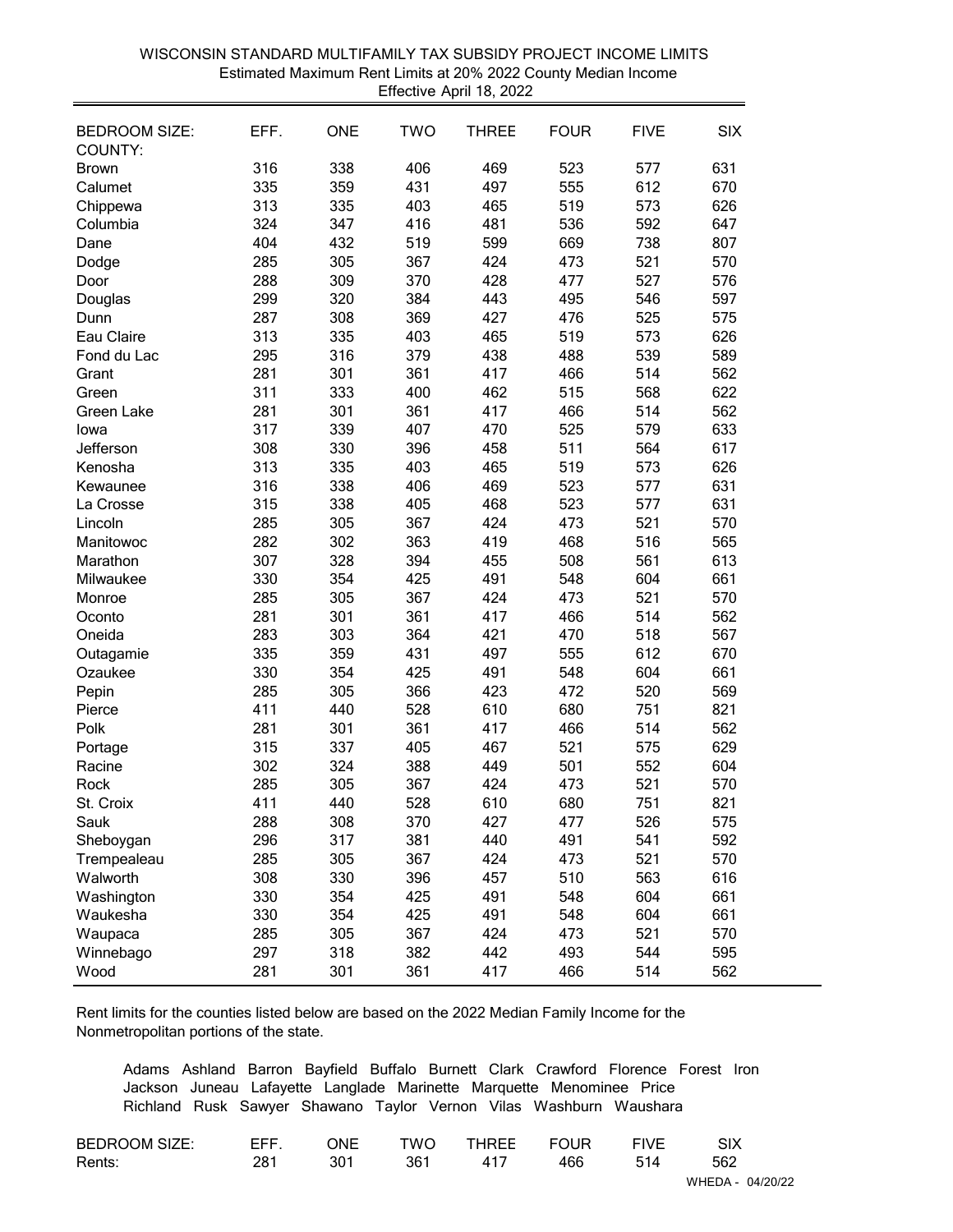| WISCONSIN STANDARD MULTIFAMILY TAX SUBSIDY PROJECT INCOME LIMITS                         |
|------------------------------------------------------------------------------------------|
| Estimated Maximum Family Income Limits at 30% of HUD Estimated 2022 County Median Income |
| Effective April 18, 2022                                                                 |

| <b>FAMILY SIZE</b><br>COUNTY: | <b>ONE</b> | <b>TWO</b> | <b>THREE</b> | <b>FOUR</b> | <b>FIVE</b> | SIX    | <b>SEVEN</b> | <b>EIGHT</b> | <b>NINE</b> |
|-------------------------------|------------|------------|--------------|-------------|-------------|--------|--------------|--------------|-------------|
| <b>Brown</b>                  | 18,960     | 21,660     | 24,360       | 27,060      | 29,250      | 31,410 | 33,570       | 35,730       | 37,890      |
| Calumet                       | 20,100     | 22,980     | 25,860       | 28,710      | 31,020      | 33,330 | 35,610       | 37,920       | 40,200      |
| Chippewa                      | 18,810     | 21,480     | 24,180       | 26,850      | 29,010      | 31,170 | 33,300       | 35,460       | 37,590      |
| Columbia                      | 19,440     | 22,200     | 24,990       | 27,750      | 29,970      | 32,190 | 34,410       | 36,630       | 38,850      |
| Dane                          | 24,240     | 27,690     | 31,140       | 34,590      | 37,380      | 40,140 | 42,900       | 45,660       | 48,450      |
| Dodge                         | 17,130     | 19,560     | 22,020       | 24,450      | 26,430      | 28,380 | 30,330       | 32,280       | 34,230      |
| Door                          | 17,310     | 19,770     | 22,230       | 24,690      | 26,670      | 28,650 | 30,630       | 32,610       | 34,590      |
| Douglas                       | 17,940     | 20,490     | 23,040       | 25,590      | 27,660      | 29,700 | 31,740       | 33,780       | 35,850      |
| Dunn                          | 17,250     | 19,710     | 22,170       | 24,630      | 26,610      | 28,590 | 30,570       | 32,520       | 34,500      |
| Eau Claire                    | 18,810     | 21,480     | 24,180       | 26,850      | 29,010      | 31,170 | 33,300       | 35,460       | 37,590      |
| Fond du Lac                   | 17,700     | 20,220     | 22,740       | 25,260      | 27,300      | 29,310 | 31,350       | 33,360       | 35,370      |
| Grant                         | 16,890     | 19,290     | 21,690       | 24,090      | 26,040      | 27,960 | 29,880       | 31,800       | 33,750      |
| Green                         | 18,660     | 21,330     | 24,000       | 26,640      | 28,800      | 30,930 | 33,060       | 35,190       | 37,320      |
| Green Lake                    | 16,890     | 19,290     | 21,690       | 24,090      | 26,040      | 27,960 | 29,880       | 31,800       | 33,750      |
| lowa                          | 19,020     | 21,720     | 24,450       | 27,150      | 29,340      | 31,500 | 33,690       | 35,850       | 38,010      |
| Jefferson                     | 18,510     | 21,150     | 23,790       | 26,430      | 28,560      | 30,660 | 32,790       | 34,890       | 37,020      |
| Kenosha                       | 18,810     | 21,480     | 24,180       | 26,850      | 29,010      | 31,170 | 33,300       | 35,460       | 37,590      |
| Kewaunee                      | 18,960     | 21,660     | 24,360       | 27,060      | 29,250      | 31,410 | 33,570       | 35,730       | 37,890      |
| La Crosse                     | 18,930     | 21,630     | 24,330       | 27,030      | 29,220      | 31,380 | 33,540       | 35,700       | 37,860      |
| Lincoln                       | 17,130     | 19,560     | 22,020       | 24,450      | 26,430      | 28,380 | 30,330       | 32,280       | 34,230      |
| Manitowoc                     | 16,950     | 19,380     | 21,810       | 24,210      | 26,160      | 28,110 | 30,030       | 31,980       | 33,900      |
| Marathon                      | 18,420     | 21,030     | 23,670       | 26,280      | 28,410      | 30,510 | 32,610       | 34,710       | 36,810      |
| Milwaukee                     | 19,830     | 22,680     | 25,500       | 28,320      | 30,600      | 32,880 | 35,130       | 37,410       | 39,660      |
| Monroe                        | 17,130     | 19,560     | 22,020       | 24,450      | 26,430      | 28,380 | 30,330       | 32,280       | 34,230      |
| Oconto                        | 16,890     | 19,290     | 21,690       | 24,090      | 26,040      | 27,960 | 29,880       | 31,800       | 33,750      |
| Oneida                        | 17,010     | 19,440     | 21,870       | 24,300      | 26,250      | 28,200 | 30,150       | 32,100       | 34,020      |
| Outagamie                     | 20,100     | 22,980     | 25,860       | 28,710      | 31,020      | 33,330 | 35,610       | 37,920       | 40,200      |
| Ozaukee                       | 19,830     | 22,680     | 25,500       | 28,320      | 30,600      | 32,880 | 35,130       | 37,410       | 39,660      |
| Pepin                         | 17,100     | 19,530     | 21,960       | 24,390      | 26,370      | 28,320 | 30,270       | 32,220       | 34,170      |
| Pierce                        | 24,660     | 28,170     | 31,680       | 35,190      | 38,010      | 40,830 | 43,650       | 46,470       | 49,290      |
| Polk                          | 16,890     | 19,290     | 21,690       | 24,090      | 26,040      | 27,960 | 29,880       | 31,800       | 33,750      |
| Portage                       | 18,900     | 21,600     | 24,300       | 26,970      | 29,130      | 31,290 | 33,450       | 35,610       | 37,770      |
| Racine                        | 18,150     | 20,730     | 23,310       | 25,890      | 27,990      | 30,060 | 32,130       | 34,200       | 36,270      |
| Rock                          | 17,130     | 19,560     | 22,020       | 24,450      | 26,430      | 28,380 | 30,330       | 32,280       | 34,230      |
| St. Croix                     | 24,660     | 28,170     | 31,680       | 35,190      | 38,010      | 40,830 | 43,650       | 46,470       | 49,290      |
| Sauk                          | 17,280     | 19,740     | 22,200       | 24,660      | 26,640      | 28,620 | 30,600       | 32,580       | 34,530      |
| Sheboygan                     | 17,790     | 20,310     | 22,860       | 25,380      | 27,420      | 29,460 | 31,500       | 33,510       | 35,550      |
| I rempealeau                  | 17,130     | 19,560     | 22,020       | 24,450      | 26,430      | 28,380 | 30,330       | 32,280       | 34,230      |
| Walworth                      | 18,480     | 21,120     | 23,760       | 26,400      | 28,530      | 30,630 | 32,760       | 34,860       | 36,960      |
| Washington                    | 19,830     | 22,680     | 25,500       | 28,320      | 30,600      | 32,880 | 35,130       | 37,410       | 39,660      |
| Waukesha                      | 19,830     | 22,680     | 25,500       | 28,320      | 30,600      | 32,880 | 35,130       | 37,410       | 39,660      |
| Waupaca                       | 17,130     | 19,560     | 22,020       | 24,450      | 26,430      | 28,380 | 30,330       | 32,280       | 34,230      |
| Winnebago                     | 17,850     | 20,400     | 22,950       | 25,500      | 27,540      | 29,580 | 31,620       | 33,660       | 35,700      |
| Wood                          | 16,890     | 19,290     | 21,690       | 24,090      | 26,040      | 27,960 | 29,880       | 31,800       | 33,750      |

| <b>FAMIL</b><br>SIZE | ONE    | <b>TWC</b> | <b>THREE</b>          | ≂OUR        | FIVF   | SIX            | $\sim$<br><b>SEVEN'</b> | EIGHT  | NINE        |
|----------------------|--------|------------|-----------------------|-------------|--------|----------------|-------------------------|--------|-------------|
| Ilncome:             | 16,890 | 19,290     | .690<br>ົ<br><u>_</u> | 090.ا<br>7Δ | 26.040 | $\sim$<br>.960 | 29,880                  | 31.800 | ົ<br>33,750 |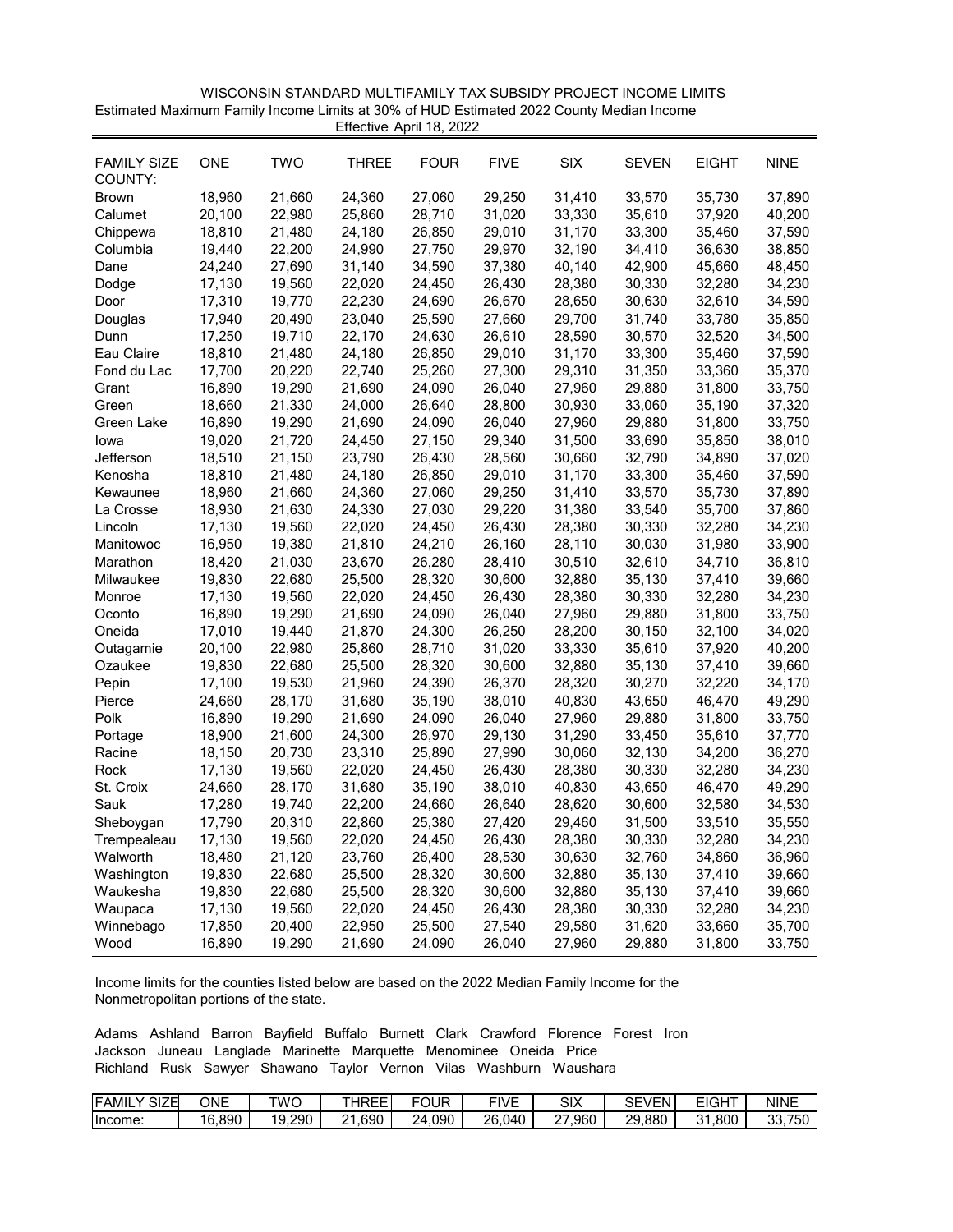| 474<br>507<br>609<br>703<br>785<br>947<br>866<br><b>Brown</b><br>538<br>646<br>746<br>833<br>Calumet<br>502<br>919<br>1005<br>470<br>503<br>604<br>698<br>779<br>859<br>939<br>Chippewa<br>520<br>624<br>721<br>804<br>971<br>Columbia<br>486<br>888<br>606<br>649<br>778<br>899<br>1003<br>1107<br>1211<br>Dane<br>428<br>458<br>550<br>636<br>709<br>782<br>855<br>Dodge<br>790<br>432<br>463<br>555<br>642<br>716<br>864<br>Door<br>448<br>480<br>576<br>665<br>742<br>819<br>896<br>Douglas<br>431<br>462<br>554<br>640<br>714<br>788<br>862<br>Dunn<br>Eau Claire<br>470<br>503<br>604<br>698<br>779<br>859<br>939<br>442<br>474<br>732<br>Fond du Lac<br>568<br>657<br>808<br>884<br>626<br>699<br>422<br>452<br>542<br>771<br>843<br>Grant<br>466<br>499<br>600<br>693<br>773<br>933<br>853<br>Green<br>626<br>699<br>771<br>Green Lake<br>422<br>452<br>542<br>843<br>475<br>509<br>611<br>706<br>787<br>869<br>950<br>lowa<br>462<br>495<br>594<br>687<br>766<br>925<br>Jefferson<br>846<br>470<br>503<br>698<br>779<br>859<br>939<br>Kenosha<br>604<br>474<br>507<br>609<br>703<br>785<br>947<br>866<br>Kewaunee<br>473<br>507<br>608<br>703<br>784<br>865<br>946<br>La Crosse<br>428<br>458<br>550<br>636<br>709<br>855<br>Lincoln<br>782<br>423<br>454<br>629<br>702<br>775<br>Manitowoc<br>545<br>847<br>493<br>762<br>460<br>591<br>683<br>841<br>920<br>Marathon<br>531<br>495<br>637<br>736<br>822<br>906<br>991<br>Milwaukee<br>709<br>428<br>458<br>550<br>636<br>782<br>855<br>Monroe<br>422<br>452<br>542<br>626<br>699<br>771<br>843<br>Oconto<br>425<br>455<br>546<br>631<br>705<br>778<br>850<br>Oneida<br>502<br>538<br>833<br>646<br>746<br>919<br>1005<br>Outagamie<br>495<br>531<br>637<br>822<br>991<br>736<br>906<br>Ozaukee<br>427<br>457<br>708<br>781<br>854<br>549<br>634<br>Pepin<br>616<br>660<br>792<br>915<br>1020<br>1126<br>1232<br>Pierce<br>452<br>626<br>699<br>771<br>843<br>422<br>542<br>Polk<br>472<br>506<br>944<br>607<br>701<br>782<br>863<br>Portage<br>453<br>486<br>582<br>673<br>751<br>829<br>906<br>Racine<br>428<br>458<br>550<br>636<br>709<br>782<br>855<br>Rock<br>616<br>660<br>792<br>915<br>1020<br>1126<br>1232<br>St. Croix<br>432<br>462<br>555<br>641<br>715<br>789<br>863<br>Sauk<br>444<br>476<br>571<br>660<br>736<br>812<br>888<br>Sheboygan<br>428<br>458<br>550<br>636<br>709<br>782<br>855<br>Trempealeau<br>462<br>495<br>594<br>686<br>765<br>845<br>924<br>Walworth<br>495<br>531<br>637<br>736<br>822<br>906<br>991<br>Washington<br>495<br>531<br>637<br>736<br>822<br>906<br>991<br>Waukesha<br>428<br>458<br>550<br>636<br>709<br>782<br>855<br>Waupaca<br>446<br>478<br>573<br>663<br>739<br>816<br>892<br>Winnebago | <b>BEDROOM SIZE:</b><br>COUNTY: | EFF. | ONE | <b>TWO</b> | <b>THREE</b> | <b>FOUR</b> | <b>FIVE</b> | <b>SIX</b> |
|-------------------------------------------------------------------------------------------------------------------------------------------------------------------------------------------------------------------------------------------------------------------------------------------------------------------------------------------------------------------------------------------------------------------------------------------------------------------------------------------------------------------------------------------------------------------------------------------------------------------------------------------------------------------------------------------------------------------------------------------------------------------------------------------------------------------------------------------------------------------------------------------------------------------------------------------------------------------------------------------------------------------------------------------------------------------------------------------------------------------------------------------------------------------------------------------------------------------------------------------------------------------------------------------------------------------------------------------------------------------------------------------------------------------------------------------------------------------------------------------------------------------------------------------------------------------------------------------------------------------------------------------------------------------------------------------------------------------------------------------------------------------------------------------------------------------------------------------------------------------------------------------------------------------------------------------------------------------------------------------------------------------------------------------------------------------------------------------------------------------------------------------------------------------------------------------------------------------------------------------------------------------------------------------------------------------------------------------------------------------------------------------------------------------------------------------------------------------------------------------------------------------------------------------------------------------------------------------------------------------------------------------------------------------------------------------------------|---------------------------------|------|-----|------------|--------------|-------------|-------------|------------|
|                                                                                                                                                                                                                                                                                                                                                                                                                                                                                                                                                                                                                                                                                                                                                                                                                                                                                                                                                                                                                                                                                                                                                                                                                                                                                                                                                                                                                                                                                                                                                                                                                                                                                                                                                                                                                                                                                                                                                                                                                                                                                                                                                                                                                                                                                                                                                                                                                                                                                                                                                                                                                                                                                                       |                                 |      |     |            |              |             |             |            |
|                                                                                                                                                                                                                                                                                                                                                                                                                                                                                                                                                                                                                                                                                                                                                                                                                                                                                                                                                                                                                                                                                                                                                                                                                                                                                                                                                                                                                                                                                                                                                                                                                                                                                                                                                                                                                                                                                                                                                                                                                                                                                                                                                                                                                                                                                                                                                                                                                                                                                                                                                                                                                                                                                                       |                                 |      |     |            |              |             |             |            |
|                                                                                                                                                                                                                                                                                                                                                                                                                                                                                                                                                                                                                                                                                                                                                                                                                                                                                                                                                                                                                                                                                                                                                                                                                                                                                                                                                                                                                                                                                                                                                                                                                                                                                                                                                                                                                                                                                                                                                                                                                                                                                                                                                                                                                                                                                                                                                                                                                                                                                                                                                                                                                                                                                                       |                                 |      |     |            |              |             |             |            |
|                                                                                                                                                                                                                                                                                                                                                                                                                                                                                                                                                                                                                                                                                                                                                                                                                                                                                                                                                                                                                                                                                                                                                                                                                                                                                                                                                                                                                                                                                                                                                                                                                                                                                                                                                                                                                                                                                                                                                                                                                                                                                                                                                                                                                                                                                                                                                                                                                                                                                                                                                                                                                                                                                                       |                                 |      |     |            |              |             |             |            |
|                                                                                                                                                                                                                                                                                                                                                                                                                                                                                                                                                                                                                                                                                                                                                                                                                                                                                                                                                                                                                                                                                                                                                                                                                                                                                                                                                                                                                                                                                                                                                                                                                                                                                                                                                                                                                                                                                                                                                                                                                                                                                                                                                                                                                                                                                                                                                                                                                                                                                                                                                                                                                                                                                                       |                                 |      |     |            |              |             |             |            |
|                                                                                                                                                                                                                                                                                                                                                                                                                                                                                                                                                                                                                                                                                                                                                                                                                                                                                                                                                                                                                                                                                                                                                                                                                                                                                                                                                                                                                                                                                                                                                                                                                                                                                                                                                                                                                                                                                                                                                                                                                                                                                                                                                                                                                                                                                                                                                                                                                                                                                                                                                                                                                                                                                                       |                                 |      |     |            |              |             |             |            |
|                                                                                                                                                                                                                                                                                                                                                                                                                                                                                                                                                                                                                                                                                                                                                                                                                                                                                                                                                                                                                                                                                                                                                                                                                                                                                                                                                                                                                                                                                                                                                                                                                                                                                                                                                                                                                                                                                                                                                                                                                                                                                                                                                                                                                                                                                                                                                                                                                                                                                                                                                                                                                                                                                                       |                                 |      |     |            |              |             |             |            |
|                                                                                                                                                                                                                                                                                                                                                                                                                                                                                                                                                                                                                                                                                                                                                                                                                                                                                                                                                                                                                                                                                                                                                                                                                                                                                                                                                                                                                                                                                                                                                                                                                                                                                                                                                                                                                                                                                                                                                                                                                                                                                                                                                                                                                                                                                                                                                                                                                                                                                                                                                                                                                                                                                                       |                                 |      |     |            |              |             |             |            |
|                                                                                                                                                                                                                                                                                                                                                                                                                                                                                                                                                                                                                                                                                                                                                                                                                                                                                                                                                                                                                                                                                                                                                                                                                                                                                                                                                                                                                                                                                                                                                                                                                                                                                                                                                                                                                                                                                                                                                                                                                                                                                                                                                                                                                                                                                                                                                                                                                                                                                                                                                                                                                                                                                                       |                                 |      |     |            |              |             |             |            |
|                                                                                                                                                                                                                                                                                                                                                                                                                                                                                                                                                                                                                                                                                                                                                                                                                                                                                                                                                                                                                                                                                                                                                                                                                                                                                                                                                                                                                                                                                                                                                                                                                                                                                                                                                                                                                                                                                                                                                                                                                                                                                                                                                                                                                                                                                                                                                                                                                                                                                                                                                                                                                                                                                                       |                                 |      |     |            |              |             |             |            |
|                                                                                                                                                                                                                                                                                                                                                                                                                                                                                                                                                                                                                                                                                                                                                                                                                                                                                                                                                                                                                                                                                                                                                                                                                                                                                                                                                                                                                                                                                                                                                                                                                                                                                                                                                                                                                                                                                                                                                                                                                                                                                                                                                                                                                                                                                                                                                                                                                                                                                                                                                                                                                                                                                                       |                                 |      |     |            |              |             |             |            |
|                                                                                                                                                                                                                                                                                                                                                                                                                                                                                                                                                                                                                                                                                                                                                                                                                                                                                                                                                                                                                                                                                                                                                                                                                                                                                                                                                                                                                                                                                                                                                                                                                                                                                                                                                                                                                                                                                                                                                                                                                                                                                                                                                                                                                                                                                                                                                                                                                                                                                                                                                                                                                                                                                                       |                                 |      |     |            |              |             |             |            |
|                                                                                                                                                                                                                                                                                                                                                                                                                                                                                                                                                                                                                                                                                                                                                                                                                                                                                                                                                                                                                                                                                                                                                                                                                                                                                                                                                                                                                                                                                                                                                                                                                                                                                                                                                                                                                                                                                                                                                                                                                                                                                                                                                                                                                                                                                                                                                                                                                                                                                                                                                                                                                                                                                                       |                                 |      |     |            |              |             |             |            |
|                                                                                                                                                                                                                                                                                                                                                                                                                                                                                                                                                                                                                                                                                                                                                                                                                                                                                                                                                                                                                                                                                                                                                                                                                                                                                                                                                                                                                                                                                                                                                                                                                                                                                                                                                                                                                                                                                                                                                                                                                                                                                                                                                                                                                                                                                                                                                                                                                                                                                                                                                                                                                                                                                                       |                                 |      |     |            |              |             |             |            |
|                                                                                                                                                                                                                                                                                                                                                                                                                                                                                                                                                                                                                                                                                                                                                                                                                                                                                                                                                                                                                                                                                                                                                                                                                                                                                                                                                                                                                                                                                                                                                                                                                                                                                                                                                                                                                                                                                                                                                                                                                                                                                                                                                                                                                                                                                                                                                                                                                                                                                                                                                                                                                                                                                                       |                                 |      |     |            |              |             |             |            |
|                                                                                                                                                                                                                                                                                                                                                                                                                                                                                                                                                                                                                                                                                                                                                                                                                                                                                                                                                                                                                                                                                                                                                                                                                                                                                                                                                                                                                                                                                                                                                                                                                                                                                                                                                                                                                                                                                                                                                                                                                                                                                                                                                                                                                                                                                                                                                                                                                                                                                                                                                                                                                                                                                                       |                                 |      |     |            |              |             |             |            |
|                                                                                                                                                                                                                                                                                                                                                                                                                                                                                                                                                                                                                                                                                                                                                                                                                                                                                                                                                                                                                                                                                                                                                                                                                                                                                                                                                                                                                                                                                                                                                                                                                                                                                                                                                                                                                                                                                                                                                                                                                                                                                                                                                                                                                                                                                                                                                                                                                                                                                                                                                                                                                                                                                                       |                                 |      |     |            |              |             |             |            |
|                                                                                                                                                                                                                                                                                                                                                                                                                                                                                                                                                                                                                                                                                                                                                                                                                                                                                                                                                                                                                                                                                                                                                                                                                                                                                                                                                                                                                                                                                                                                                                                                                                                                                                                                                                                                                                                                                                                                                                                                                                                                                                                                                                                                                                                                                                                                                                                                                                                                                                                                                                                                                                                                                                       |                                 |      |     |            |              |             |             |            |
|                                                                                                                                                                                                                                                                                                                                                                                                                                                                                                                                                                                                                                                                                                                                                                                                                                                                                                                                                                                                                                                                                                                                                                                                                                                                                                                                                                                                                                                                                                                                                                                                                                                                                                                                                                                                                                                                                                                                                                                                                                                                                                                                                                                                                                                                                                                                                                                                                                                                                                                                                                                                                                                                                                       |                                 |      |     |            |              |             |             |            |
|                                                                                                                                                                                                                                                                                                                                                                                                                                                                                                                                                                                                                                                                                                                                                                                                                                                                                                                                                                                                                                                                                                                                                                                                                                                                                                                                                                                                                                                                                                                                                                                                                                                                                                                                                                                                                                                                                                                                                                                                                                                                                                                                                                                                                                                                                                                                                                                                                                                                                                                                                                                                                                                                                                       |                                 |      |     |            |              |             |             |            |
|                                                                                                                                                                                                                                                                                                                                                                                                                                                                                                                                                                                                                                                                                                                                                                                                                                                                                                                                                                                                                                                                                                                                                                                                                                                                                                                                                                                                                                                                                                                                                                                                                                                                                                                                                                                                                                                                                                                                                                                                                                                                                                                                                                                                                                                                                                                                                                                                                                                                                                                                                                                                                                                                                                       |                                 |      |     |            |              |             |             |            |
|                                                                                                                                                                                                                                                                                                                                                                                                                                                                                                                                                                                                                                                                                                                                                                                                                                                                                                                                                                                                                                                                                                                                                                                                                                                                                                                                                                                                                                                                                                                                                                                                                                                                                                                                                                                                                                                                                                                                                                                                                                                                                                                                                                                                                                                                                                                                                                                                                                                                                                                                                                                                                                                                                                       |                                 |      |     |            |              |             |             |            |
|                                                                                                                                                                                                                                                                                                                                                                                                                                                                                                                                                                                                                                                                                                                                                                                                                                                                                                                                                                                                                                                                                                                                                                                                                                                                                                                                                                                                                                                                                                                                                                                                                                                                                                                                                                                                                                                                                                                                                                                                                                                                                                                                                                                                                                                                                                                                                                                                                                                                                                                                                                                                                                                                                                       |                                 |      |     |            |              |             |             |            |
|                                                                                                                                                                                                                                                                                                                                                                                                                                                                                                                                                                                                                                                                                                                                                                                                                                                                                                                                                                                                                                                                                                                                                                                                                                                                                                                                                                                                                                                                                                                                                                                                                                                                                                                                                                                                                                                                                                                                                                                                                                                                                                                                                                                                                                                                                                                                                                                                                                                                                                                                                                                                                                                                                                       |                                 |      |     |            |              |             |             |            |
|                                                                                                                                                                                                                                                                                                                                                                                                                                                                                                                                                                                                                                                                                                                                                                                                                                                                                                                                                                                                                                                                                                                                                                                                                                                                                                                                                                                                                                                                                                                                                                                                                                                                                                                                                                                                                                                                                                                                                                                                                                                                                                                                                                                                                                                                                                                                                                                                                                                                                                                                                                                                                                                                                                       |                                 |      |     |            |              |             |             |            |
|                                                                                                                                                                                                                                                                                                                                                                                                                                                                                                                                                                                                                                                                                                                                                                                                                                                                                                                                                                                                                                                                                                                                                                                                                                                                                                                                                                                                                                                                                                                                                                                                                                                                                                                                                                                                                                                                                                                                                                                                                                                                                                                                                                                                                                                                                                                                                                                                                                                                                                                                                                                                                                                                                                       |                                 |      |     |            |              |             |             |            |
|                                                                                                                                                                                                                                                                                                                                                                                                                                                                                                                                                                                                                                                                                                                                                                                                                                                                                                                                                                                                                                                                                                                                                                                                                                                                                                                                                                                                                                                                                                                                                                                                                                                                                                                                                                                                                                                                                                                                                                                                                                                                                                                                                                                                                                                                                                                                                                                                                                                                                                                                                                                                                                                                                                       |                                 |      |     |            |              |             |             |            |
|                                                                                                                                                                                                                                                                                                                                                                                                                                                                                                                                                                                                                                                                                                                                                                                                                                                                                                                                                                                                                                                                                                                                                                                                                                                                                                                                                                                                                                                                                                                                                                                                                                                                                                                                                                                                                                                                                                                                                                                                                                                                                                                                                                                                                                                                                                                                                                                                                                                                                                                                                                                                                                                                                                       |                                 |      |     |            |              |             |             |            |
|                                                                                                                                                                                                                                                                                                                                                                                                                                                                                                                                                                                                                                                                                                                                                                                                                                                                                                                                                                                                                                                                                                                                                                                                                                                                                                                                                                                                                                                                                                                                                                                                                                                                                                                                                                                                                                                                                                                                                                                                                                                                                                                                                                                                                                                                                                                                                                                                                                                                                                                                                                                                                                                                                                       |                                 |      |     |            |              |             |             |            |
|                                                                                                                                                                                                                                                                                                                                                                                                                                                                                                                                                                                                                                                                                                                                                                                                                                                                                                                                                                                                                                                                                                                                                                                                                                                                                                                                                                                                                                                                                                                                                                                                                                                                                                                                                                                                                                                                                                                                                                                                                                                                                                                                                                                                                                                                                                                                                                                                                                                                                                                                                                                                                                                                                                       |                                 |      |     |            |              |             |             |            |
|                                                                                                                                                                                                                                                                                                                                                                                                                                                                                                                                                                                                                                                                                                                                                                                                                                                                                                                                                                                                                                                                                                                                                                                                                                                                                                                                                                                                                                                                                                                                                                                                                                                                                                                                                                                                                                                                                                                                                                                                                                                                                                                                                                                                                                                                                                                                                                                                                                                                                                                                                                                                                                                                                                       |                                 |      |     |            |              |             |             |            |
|                                                                                                                                                                                                                                                                                                                                                                                                                                                                                                                                                                                                                                                                                                                                                                                                                                                                                                                                                                                                                                                                                                                                                                                                                                                                                                                                                                                                                                                                                                                                                                                                                                                                                                                                                                                                                                                                                                                                                                                                                                                                                                                                                                                                                                                                                                                                                                                                                                                                                                                                                                                                                                                                                                       |                                 |      |     |            |              |             |             |            |
|                                                                                                                                                                                                                                                                                                                                                                                                                                                                                                                                                                                                                                                                                                                                                                                                                                                                                                                                                                                                                                                                                                                                                                                                                                                                                                                                                                                                                                                                                                                                                                                                                                                                                                                                                                                                                                                                                                                                                                                                                                                                                                                                                                                                                                                                                                                                                                                                                                                                                                                                                                                                                                                                                                       |                                 |      |     |            |              |             |             |            |
|                                                                                                                                                                                                                                                                                                                                                                                                                                                                                                                                                                                                                                                                                                                                                                                                                                                                                                                                                                                                                                                                                                                                                                                                                                                                                                                                                                                                                                                                                                                                                                                                                                                                                                                                                                                                                                                                                                                                                                                                                                                                                                                                                                                                                                                                                                                                                                                                                                                                                                                                                                                                                                                                                                       |                                 |      |     |            |              |             |             |            |
|                                                                                                                                                                                                                                                                                                                                                                                                                                                                                                                                                                                                                                                                                                                                                                                                                                                                                                                                                                                                                                                                                                                                                                                                                                                                                                                                                                                                                                                                                                                                                                                                                                                                                                                                                                                                                                                                                                                                                                                                                                                                                                                                                                                                                                                                                                                                                                                                                                                                                                                                                                                                                                                                                                       |                                 |      |     |            |              |             |             |            |
|                                                                                                                                                                                                                                                                                                                                                                                                                                                                                                                                                                                                                                                                                                                                                                                                                                                                                                                                                                                                                                                                                                                                                                                                                                                                                                                                                                                                                                                                                                                                                                                                                                                                                                                                                                                                                                                                                                                                                                                                                                                                                                                                                                                                                                                                                                                                                                                                                                                                                                                                                                                                                                                                                                       |                                 |      |     |            |              |             |             |            |
|                                                                                                                                                                                                                                                                                                                                                                                                                                                                                                                                                                                                                                                                                                                                                                                                                                                                                                                                                                                                                                                                                                                                                                                                                                                                                                                                                                                                                                                                                                                                                                                                                                                                                                                                                                                                                                                                                                                                                                                                                                                                                                                                                                                                                                                                                                                                                                                                                                                                                                                                                                                                                                                                                                       |                                 |      |     |            |              |             |             |            |
|                                                                                                                                                                                                                                                                                                                                                                                                                                                                                                                                                                                                                                                                                                                                                                                                                                                                                                                                                                                                                                                                                                                                                                                                                                                                                                                                                                                                                                                                                                                                                                                                                                                                                                                                                                                                                                                                                                                                                                                                                                                                                                                                                                                                                                                                                                                                                                                                                                                                                                                                                                                                                                                                                                       |                                 |      |     |            |              |             |             |            |
|                                                                                                                                                                                                                                                                                                                                                                                                                                                                                                                                                                                                                                                                                                                                                                                                                                                                                                                                                                                                                                                                                                                                                                                                                                                                                                                                                                                                                                                                                                                                                                                                                                                                                                                                                                                                                                                                                                                                                                                                                                                                                                                                                                                                                                                                                                                                                                                                                                                                                                                                                                                                                                                                                                       |                                 |      |     |            |              |             |             |            |
|                                                                                                                                                                                                                                                                                                                                                                                                                                                                                                                                                                                                                                                                                                                                                                                                                                                                                                                                                                                                                                                                                                                                                                                                                                                                                                                                                                                                                                                                                                                                                                                                                                                                                                                                                                                                                                                                                                                                                                                                                                                                                                                                                                                                                                                                                                                                                                                                                                                                                                                                                                                                                                                                                                       |                                 |      |     |            |              |             |             |            |
|                                                                                                                                                                                                                                                                                                                                                                                                                                                                                                                                                                                                                                                                                                                                                                                                                                                                                                                                                                                                                                                                                                                                                                                                                                                                                                                                                                                                                                                                                                                                                                                                                                                                                                                                                                                                                                                                                                                                                                                                                                                                                                                                                                                                                                                                                                                                                                                                                                                                                                                                                                                                                                                                                                       |                                 |      |     |            |              |             |             |            |
|                                                                                                                                                                                                                                                                                                                                                                                                                                                                                                                                                                                                                                                                                                                                                                                                                                                                                                                                                                                                                                                                                                                                                                                                                                                                                                                                                                                                                                                                                                                                                                                                                                                                                                                                                                                                                                                                                                                                                                                                                                                                                                                                                                                                                                                                                                                                                                                                                                                                                                                                                                                                                                                                                                       |                                 |      |     |            |              |             |             |            |
| 422<br>452<br>626<br>699<br>843<br>542<br>771<br>Wood                                                                                                                                                                                                                                                                                                                                                                                                                                                                                                                                                                                                                                                                                                                                                                                                                                                                                                                                                                                                                                                                                                                                                                                                                                                                                                                                                                                                                                                                                                                                                                                                                                                                                                                                                                                                                                                                                                                                                                                                                                                                                                                                                                                                                                                                                                                                                                                                                                                                                                                                                                                                                                                 |                                 |      |     |            |              |             |             |            |

 WISCONSIN STANDARD MULTIFAMILY TAX SUBSIDY PROJECT INCOME LIMITS Effective April 18, 2022Estimated Maximum Rent Limits at 30% 2022 County Median Income

| $- -$<br>$\sim$<br><b>IBED</b><br>JМ<br>או<br>м<br>--<br>` ວI∠⊏.<br>∼ | ---<br>---<br>-- | ONE  | TWOL        | $100 - 1$<br>$-1$<br>-<br>.<br>៶∟ι | ----<br>٠н.<br>ີ | <b>EILIE</b><br>M⊢<br>_ | $\sim$<br>∼יפ |
|-----------------------------------------------------------------------|------------------|------|-------------|------------------------------------|------------------|-------------------------|---------------|
| $\overline{\phantom{0}}$                                              | ໍາລ              | ı ro | <b>F</b> A0 | 67A                                | 699              | 774                     | 843           |
| Rents:                                                                | .                | ےت⊦  | 542         | ◡∠◡                                | ບບບ              |                         |               |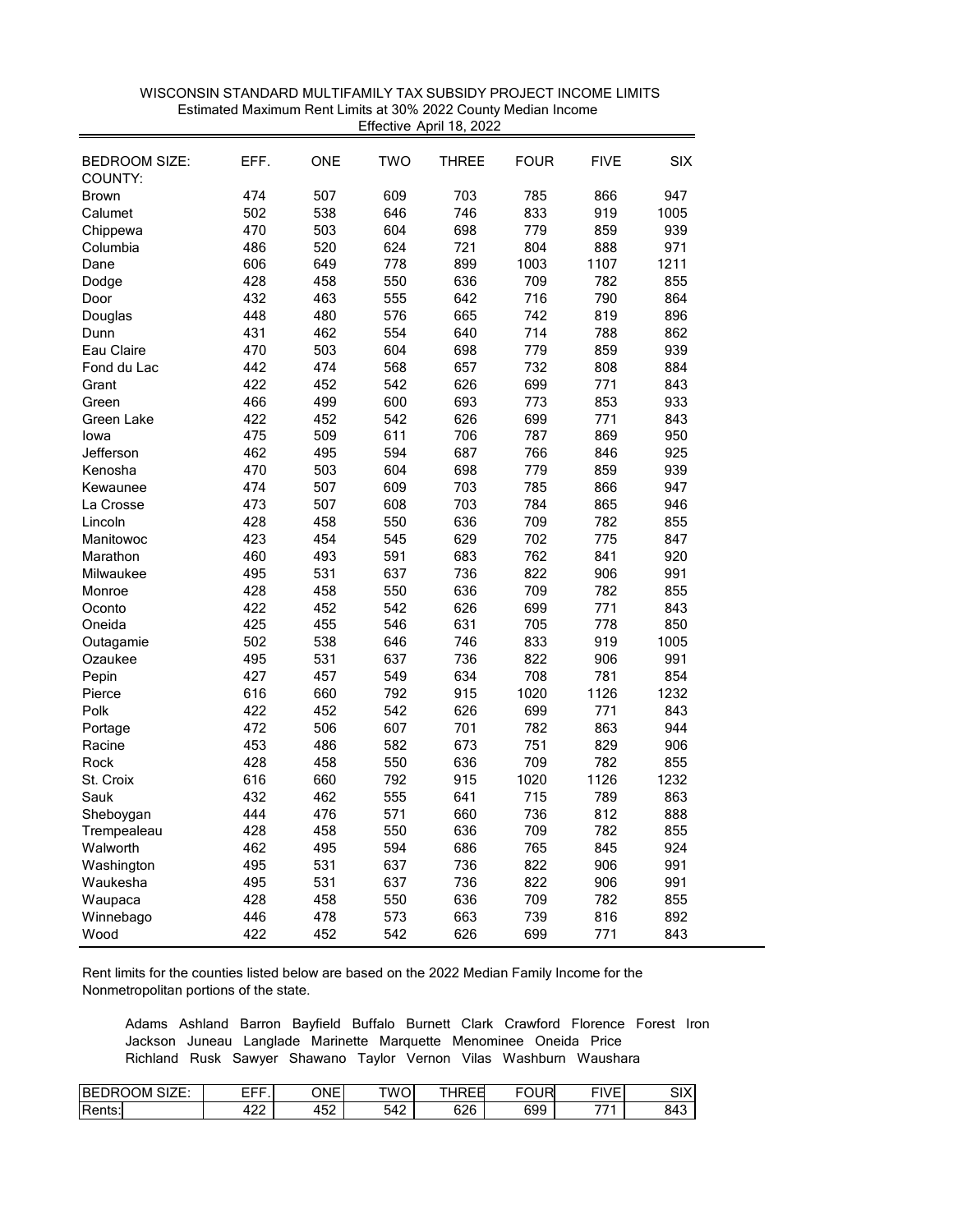| WISCONSIN STANDARD MULTIFAMILY TAX SUBSIDY PROJECT INCOME LIMITS                         |
|------------------------------------------------------------------------------------------|
| Estimated Maximum Family Income Limits at 40% of HUD Estimated 2022 County Median Income |
| Effective April 18, 2022                                                                 |

| <b>FAMILY SIZE</b><br>COUNTY: | <b>ONE</b> | <b>TWO</b> | <b>THREE</b> | <b>FOUR</b> | <b>FIVE</b> | <b>SIX</b> | <b>SEVEN</b> | <b>EIGHT</b> | <b>NINE</b> |
|-------------------------------|------------|------------|--------------|-------------|-------------|------------|--------------|--------------|-------------|
| Brown                         | 25,280     | 28,880     | 32,480       | 36,080      | 39,000      | 41,880     | 44,760       | 47,640       | 50,520      |
| Calumet                       | 26,800     | 30,640     | 34,480       | 38,280      | 41,360      | 44,440     | 47,480       | 50,560       | 53,600      |
| Chippewa                      | 25,080     | 28,640     | 32,240       | 35,800      | 38,680      | 41,560     | 44,400       | 47,280       | 50,120      |
| Columbia                      | 25,920     | 29,600     | 33,320       | 37,000      | 39,960      | 42,920     | 45,880       | 48,840       | 51,800      |
| Dane                          | 32,320     | 36,920     | 41,520       | 46,120      | 49,840      | 53,520     | 57,200       | 60,880       | 64,600      |
| Dodge                         | 22,840     | 26,080     | 29,360       | 32,600      | 35,240      | 37,840     | 40,440       | 43,040       | 45,640      |
| Door                          | 23,080     | 26,360     | 29,640       | 32,920      | 35,560      | 38,200     | 40,840       | 43,480       | 46,120      |
| Douglas                       | 23,920     | 27,320     | 30,720       | 34,120      | 36,880      | 39,600     | 42,320       | 45,040       | 47,800      |
| Dunn                          | 23,000     | 26,280     | 29,560       | 32,840      | 35,480      | 38,120     | 40,760       | 43,360       | 46,000      |
| Eau Claire                    | 25,080     | 28,640     | 32,240       | 35,800      | 38,680      | 41,560     | 44,400       | 47,280       | 50,120      |
| Fond du Lac                   | 23,600     | 26,960     | 30,320       | 33,680      | 36,400      | 39,080     | 41,800       | 44,480       | 47,160      |
| Grant                         | 22,520     | 25,720     | 28,920       | 32,120      | 34,720      | 37,280     | 39,840       | 42,400       | 45,000      |
| Green                         | 24,880     | 28,440     | 32,000       | 35,520      | 38,400      | 41,240     | 44,080       | 46,920       | 49,760      |
| Green Lake                    | 22,520     | 25,720     | 28,920       | 32,120      | 34,720      | 37,280     | 39,840       | 42,400       | 45,000      |
| lowa                          | 25,360     | 28,960     | 32,600       | 36,200      | 39,120      | 42,000     | 44,920       | 47,800       | 50,680      |
| Jefferson                     | 24,680     | 28,200     | 31,720       | 35,240      | 38,080      | 40,880     | 43,720       | 46,520       | 49,360      |
| Kenosha                       | 25,080     | 28,640     | 32,240       | 35,800      | 38,680      | 41,560     | 44,400       | 47,280       | 50,120      |
| Kewaunee                      | 25,280     | 28,880     | 32,480       | 36,080      | 39,000      | 41,880     | 44,760       | 47,640       | 50,520      |
| La Crosse                     | 25,240     | 28,840     | 32,440       | 36,040      | 38,960      | 41,840     | 44,720       | 47,600       | 50,480      |
| Lincoln                       | 22,840     | 26,080     | 29,360       | 32,600      | 35,240      | 37,840     | 40,440       | 43,040       | 45,640      |
| Manitowoc                     | 22,600     | 25,840     | 29,080       | 32,280      | 34,880      | 37,480     | 40,040       | 42,640       | 45,200      |
| Marathon                      | 24,560     | 28,040     | 31,560       | 35,040      | 37,880      | 40,680     | 43,480       | 46,280       | 49,080      |
| Milwaukee                     | 26,440     | 30,240     | 34,000       | 37,760      | 40,800      | 43,840     | 46,840       | 49,880       | 52,880      |
| Monroe                        | 22,840     | 26,080     | 29,360       | 32,600      | 35,240      | 37,840     | 40,440       | 43,040       | 45,640      |
| Oconto                        | 22,520     | 25,720     | 28,920       | 32,120      | 34,720      | 37,280     | 39,840       | 42,400       | 45,000      |
| Oneida                        | 22,680     | 25,920     | 29,160       | 32,400      | 35,000      | 37,600     | 40,200       | 42,800       | 45,360      |
| Outagamie                     | 26,800     | 30,640     | 34,480       | 38,280      | 41,360      | 44,440     | 47,480       | 50,560       | 53,600      |
| Ozaukee                       | 26,440     | 30,240     | 34,000       | 37,760      | 40,800      | 43,840     | 46,840       | 49,880       | 52,880      |
| Pepin                         | 22,800     | 26,040     | 29,280       | 32,520      | 35,160      | 37,760     | 40,360       | 42,960       | 45,560      |
| Pierce                        | 32,880     | 37,560     | 42,240       | 46,920      | 50,680      | 54,440     | 58,200       | 61,960       | 65,720      |
| Polk                          | 22,520     | 25,720     | 28,920       | 32,120      | 34,720      | 37,280     | 39,840       | 42,400       | 45,000      |
| Portage                       | 25,200     | 28,800     | 32,400       | 35,960      | 38,840      | 41,720     | 44,600       | 47,480       | 50,360      |
| Racine                        | 24,200     | 27,640     | 31,080       | 34,520      | 37,320      | 40,080     | 42,840       | 45,600       | 48,360      |
| Rock                          | 22,840     | 26,080     | 29,360       | 32,600      | 35,240      | 37,840     | 40,440       | 43,040       | 45,640      |
| St. Croix                     | 32,880     | 37,560     | 42,240       | 46,920      | 50,680      | 54,440     | 58,200       | 61,960       | 65,720      |
| Sauk                          | 23,040     | 26,320     | 29,600       | 32,880      | 35,520      | 38,160     | 40,800       | 43,440       | 46,040      |
| Sheboygan                     | 23,720     | 27,080     | 30,480       | 33,840      | 36,560      | 39,280     | 42,000       | 44,680       | 47,400      |
| Trempealeau                   | 22,840     | 26,080     | 29,360       | 32,600      | 35,240      | 37,840     | 40,440       | 43,040       | 45,640      |
| Walworth                      | 24,640     | 28,160     | 31,680       | 35,200      | 38,040      | 40,840     | 43,680       | 46,480       | 49,280      |
| Washington                    | 26,440     | 30,240     | 34,000       | 37,760      | 40,800      | 43,840     | 46,840       | 49,880       | 52,880      |
| Waukesha                      | 26,440     | 30,240     | 34,000       | 37,760      | 40,800      | 43,840     | 46,840       | 49,880       | 52,880      |
| Waupaca                       | 22,840     | 26,080     | 29,360       | 32,600      | 35,240      | 37,840     | 40,440       | 43,040       | 45,640      |
| Winnebago                     | 23,800     | 27,200     | 30,600       | 34,000      | 36,720      | 39,440     | 42,160       | 44,880       | 47,600      |
| Wood                          | 22,520     | 25,720     | 28,920       | 32,120      | 34,720      | 37,280     | 39,840       | 42,400       | 45,000      |

| <b>IFAMIL</b><br><b>SIZE</b> | ONE                     | TWC              | .HREF'<br>÷. | <b>-0110</b><br>. .<br>- 1<br>ັ      | $-1$<br>$\sqrt{2}$<br>$\mathbf{v}$<br>− | <b>OIV</b><br>ыx  | <b>CEV</b><br>VFN.<br>ヽ⊢v.<br>⊐⊂ | <b>FIGHT</b><br>חטוב | <b>NINE</b> |
|------------------------------|-------------------------|------------------|--------------|--------------------------------------|-----------------------------------------|-------------------|----------------------------------|----------------------|-------------|
| Income:                      | につい<br>$\sim$<br>ZZ.JZU | つに<br>720.<br>∠∪ | .920<br>28   | $\mathcal{D}$<br>n r<br>∠ت<br>$\sim$ | 720<br>34                               | .280<br>~-<br>ີ ມ | ົດ<br>840<br>39.8                | 400<br>44.           | 45<br>,000  |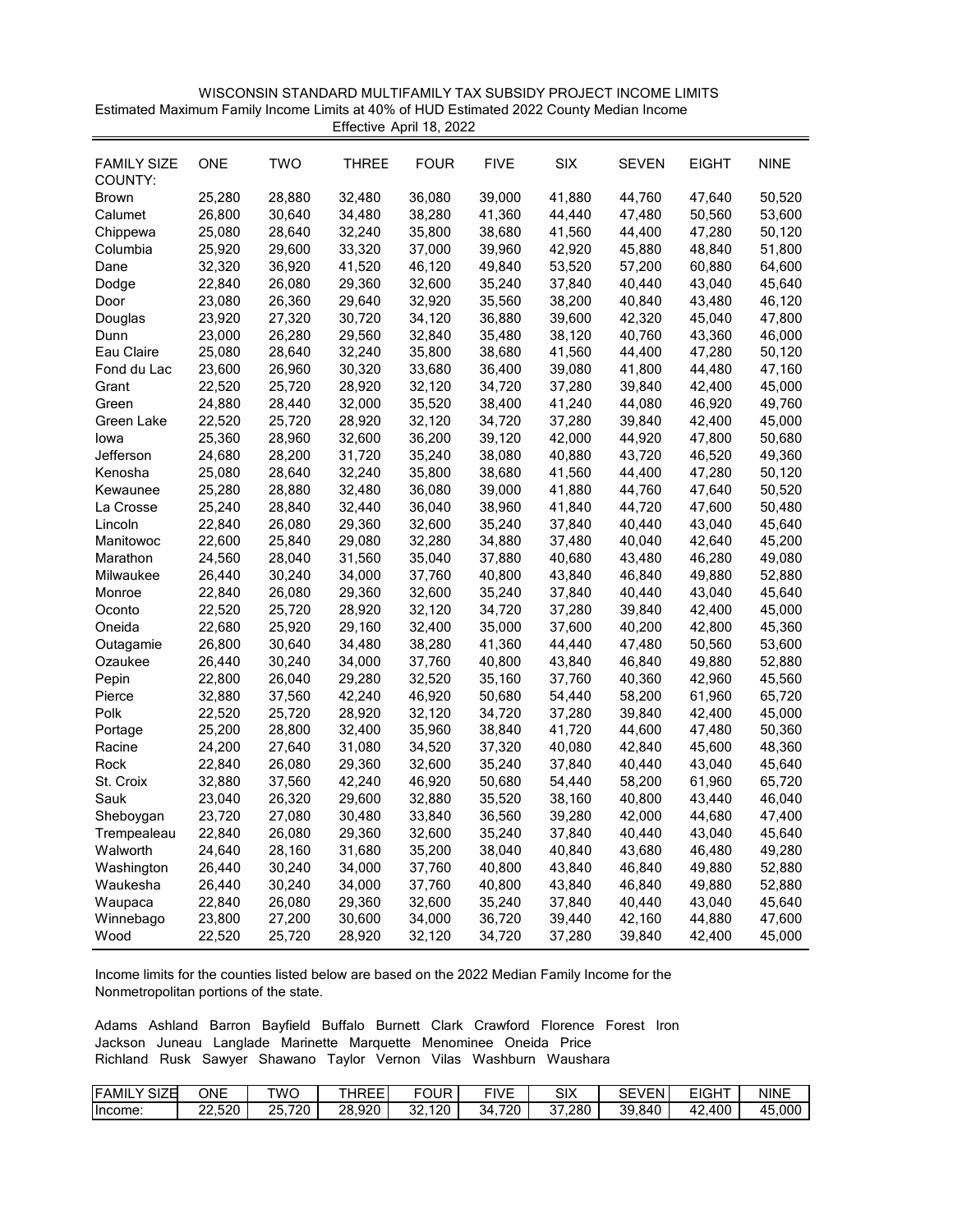| <b>BEDROOM SIZE:</b><br>COUNTY: | EFF. | <b>ONE</b> | <b>TWO</b> | <b>THREE</b> | <b>FOUR</b> | <b>FIVE</b> | <b>SIX</b> |
|---------------------------------|------|------------|------------|--------------|-------------|-------------|------------|
| <b>Brown</b>                    | 632  | 677        | 812        | 938          | 1047        | 1155        | 1263       |
| Calumet                         | 670  | 718        | 862        | 995          | 1111        | 1225        | 1340       |
|                                 | 627  | 671        | 806        | 931          | 1039        | 1146        | 1253       |
| Chippewa<br>Columbia            | 648  | 694        | 833        | 962          | 1073        | 1184        | 1295       |
| Dane                            | 808  | 865        | 1038       | 1199         | 1338        | 1476        | 1615       |
|                                 |      |            |            |              | 946         |             |            |
| Dodge                           | 571  | 611        | 734        | 848          |             | 1043        | 1141       |
| Door                            | 577  | 618        | 741        | 856          | 955         | 1054        | 1153       |
| Douglas                         | 598  | 640        | 768        | 887          | 990         | 1092        | 1195       |
| Dunn                            | 575  | 616        | 739        | 854          | 953         | 1051        | 1150       |
| Eau Claire                      | 627  | 671        | 806        | 931          | 1039        | 1146        | 1253       |
| Fond du Lac                     | 590  | 632        | 758        | 876          | 977         | 1078        | 1179       |
| Grant                           | 563  | 603        | 723        | 835          | 932         | 1028        | 1125       |
| Green                           | 622  | 666        | 800        | 924          | 1031        | 1137        | 1244       |
| Green Lake                      | 563  | 603        | 723        | 835          | 932         | 1028        | 1125       |
| lowa                            | 634  | 679        | 815        | 941          | 1050        | 1159        | 1267       |
| Jefferson                       | 617  | 661        | 793        | 916          | 1022        | 1128        | 1234       |
| Kenosha                         | 627  | 671        | 806        | 931          | 1039        | 1146        | 1253       |
| Kewaunee                        | 632  | 677        | 812        | 938          | 1047        | 1155        | 1263       |
| La Crosse                       | 631  | 676        | 811        | 937          | 1046        | 1154        | 1262       |
| Lincoln                         | 571  | 611        | 734        | 848          | 946         | 1043        | 1141       |
| Manitowoc                       | 565  | 605        | 727        | 839          | 937         | 1033        | 1130       |
| Marathon                        | 614  | 657        | 789        | 911          | 1017        | 1122        | 1227       |
| Milwaukee                       | 661  | 708        | 850        | 982          | 1096        | 1209        | 1322       |
| Monroe                          | 571  | 611        | 734        | 848          | 946         | 1043        | 1141       |
| Oconto                          | 563  | 603        | 723        | 835          | 932         | 1028        | 1125       |
| Oneida                          | 567  | 607        | 729        | 842          | 940         | 1037        | 1134       |
| Outagamie                       | 670  | 718        | 862        | 995          | 1111        | 1225        | 1340       |
| Ozaukee                         | 661  | 708        | 850        | 982          | 1096        | 1209        | 1322       |
| Pepin                           | 570  | 610        | 732        | 846          | 944         | 1041        | 1139       |
| Pierce                          | 822  | 880        | 1056       | 1220         | 1361        | 1502        | 1643       |
| Polk                            | 563  | 603        | 723        | 835          | 932         | 1028        | 1125       |
| Portage                         | 630  | 675        | 810        | 935          | 1043        | 1151        | 1259       |
| Racine                          | 605  | 648        | 777        | 898          | 1002        | 1105        | 1209       |
| Rock                            | 571  | 611        | 734        | 848          | 946         | 1043        | 1141       |
| St. Croix                       | 822  | 880        | 1056       | 1220         | 1361        | 1502        | 1643       |
| Sauk                            | 576  | 617        | 740        | 855          | 954         | 1053        | 1151       |
| Sheboygan                       | 593  | 635        | 762        | 880          | 982         | 1083        | 1185       |
| Trempealeau                     | 571  | 611        | 734        | 848          | 946         | 1043        | 1141       |
| Walworth                        | 616  | 660        | 792        | 915          | 1021        | 1127        | 1232       |
| Washington                      | 661  | 708        | 850        | 982          | 1096        | 1209        | 1322       |
| Waukesha                        | 661  | 708        | 850        | 982          | 1096        | 1209        | 1322       |
| Waupaca                         | 571  | 611        | 734        | 848          | 946         | 1043        | 1141       |
| Winnebago                       | 595  | 637        | 765        | 884          | 986         | 1088        | 1190       |
| Wood                            | 563  | 603        | 723        | 835          | 932         | 1028        | 1125       |
|                                 |      |            |            |              |             |             |            |

 WISCONSIN STANDARD MULTIFAMILY TAX SUBSIDY PROJECT INCOME LIMITS Effective April 18, 2022Estimated Maximum Rent Limits at 40% 2022 County Median Income

| SIZE:<br>BE<br>$\cap$ MC<br>м<br>۱н. | ---<br>---<br>- 1 | ONE           | TWOL                      | $- - -$<br>$-$<br>н<br>-<br>໋ | <b>-0110</b><br>ו⊢ו<br>ີ | <b>FIVF</b><br>- | $\sim$<br>л<br>◡╷          |
|--------------------------------------|-------------------|---------------|---------------------------|-------------------------------|--------------------------|------------------|----------------------------|
| Rents:                               | r o o<br>ხხპ      | $\sim$<br>ხ∪ა | $\neg \wedge \wedge$<br>∼ | nn F<br>-21-<br>ບບບ           | $\sim$<br>ວບ∠            | 1028<br>∪∠č      | $\sqrt{2}$<br>. <u>.</u> . |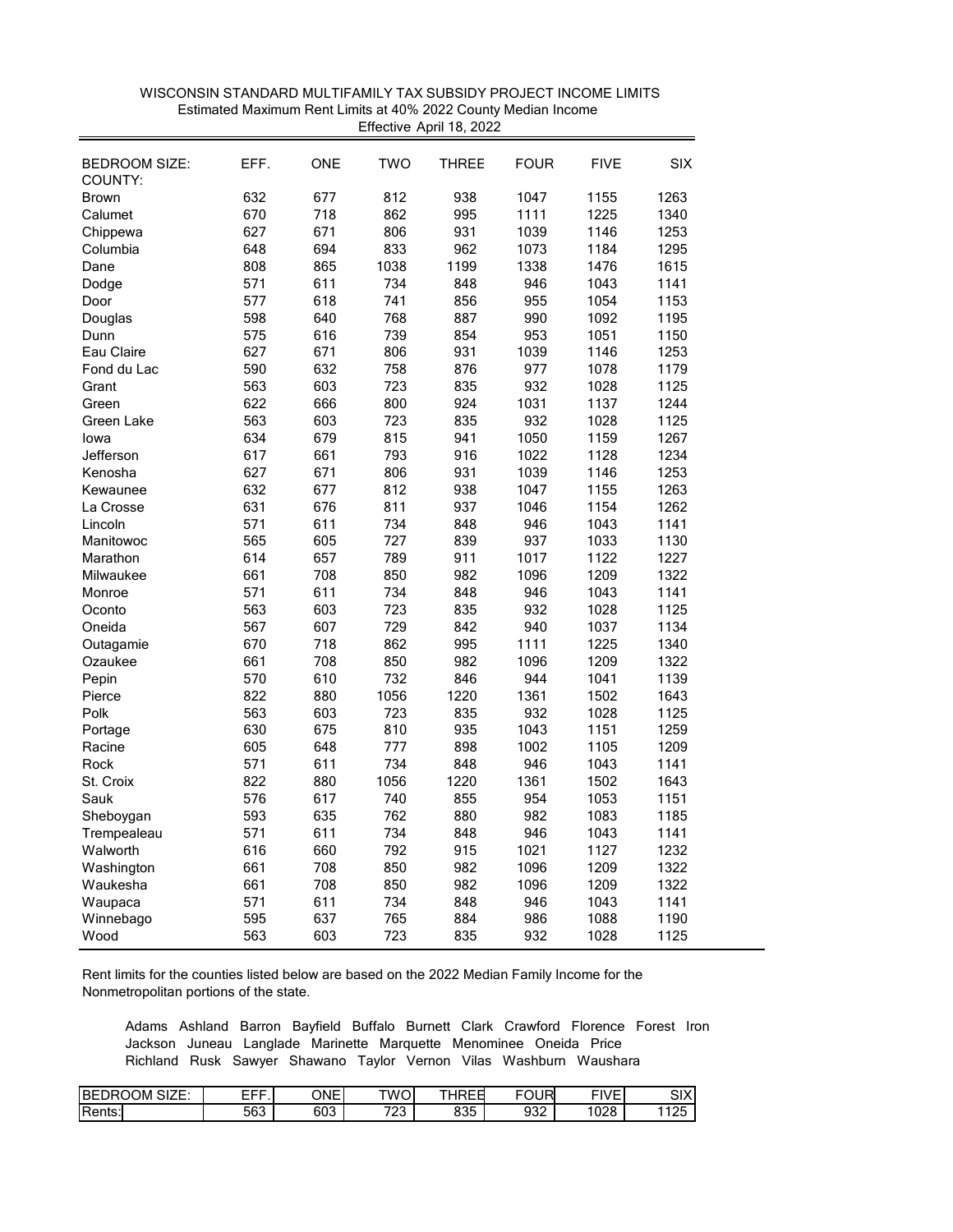| WISCONSIN STANDARD MULTIFAMILY TAX SUBSIDY PROJECT INCOME LIMITS                         |
|------------------------------------------------------------------------------------------|
| Estimated Maximum Family Income Limits at 50% of HUD Estimated 2022 County Median Income |
| Effective April 18, 2022                                                                 |

| <b>FAMILY SIZE</b><br>COUNTY: | <b>ONE</b> | <b>TWO</b> | <b>THREE</b> | <b>FOUR</b> | <b>FIVE</b> | <b>SIX</b> | <b>SEVEN</b> | <b>EIGHT</b> | <b>NINE</b> |
|-------------------------------|------------|------------|--------------|-------------|-------------|------------|--------------|--------------|-------------|
| <b>Brown</b>                  | 31,600     | 36,100     | 40,600       | 45,100      | 48,750      | 52,350     | 55,950       | 59,550       | 63,150      |
| Calumet                       | 33,500     | 38,300     | 43,100       | 47,850      | 51,700      | 55,550     | 59,350       | 63,200       | 67,000      |
| Chippewa                      | 31,350     | 35,800     | 40,300       | 44,750      | 48,350      | 51,950     | 55,500       | 59,100       | 62,650      |
| Columbia                      | 32,400     | 37,000     | 41,650       | 46,250      | 49,950      | 53,650     | 57,350       | 61,050       | 64,750      |
| Dane                          | 40,400     | 46,150     | 51,900       | 57,650      | 62,300      | 66,900     | 71,500       | 76,100       | 80,750      |
| Dodge                         | 28,550     | 32,600     | 36,700       | 40,750      | 44,050      | 47,300     | 50,550       | 53,800       | 57,050      |
| Door                          | 28,850     | 32,950     | 37,050       | 41,150      | 44,450      | 47,750     | 51,050       | 54,350       | 57,650      |
| Douglas                       | 29,900     | 34,150     | 38,400       | 42,650      | 46,100      | 49,500     | 52,900       | 56,300       | 59,750      |
| Dunn                          | 28,750     | 32,850     | 36,950       | 41,050      | 44,350      | 47,650     | 50,950       | 54,200       | 57,500      |
| Eau Claire                    | 31,350     | 35,800     | 40,300       | 44,750      | 48,350      | 51,950     | 55,500       | 59,100       | 62,650      |
| Fond du Lac                   | 29,500     | 33,700     | 37,900       | 42,100      | 45,500      | 48,850     | 52,250       | 55,600       | 58,950      |
| Grant                         | 28,150     | 32,150     | 36,150       | 40,150      | 43,400      | 46,600     | 49,800       | 53,000       | 56,250      |
| Green                         | 31,100     | 35,550     | 40,000       | 44,400      | 48,000      | 51,550     | 55,100       | 58,650       | 62,200      |
| Green Lake                    | 28,150     | 32,150     | 36,150       | 40,150      | 43,400      | 46,600     | 49,800       | 53,000       | 56,250      |
| lowa                          | 31,700     | 36,200     | 40,750       | 45,250      | 48,900      | 52,500     | 56,150       | 59,750       | 63,350      |
| Jefferson                     | 30,850     | 35,250     | 39,650       | 44,050      | 47,600      | 51,100     | 54,650       | 58,150       | 61,700      |
| Kenosha                       | 31,350     | 35,800     | 40,300       | 44,750      | 48,350      | 51,950     | 55,500       | 59,100       | 62,650      |
| Kewaunee                      | 31,600     | 36,100     | 40,600       | 45,100      | 48,750      | 52,350     | 55,950       | 59,550       | 63,150      |
| La Crosse                     | 31,550     | 36,050     | 40,550       | 45,050      | 48,700      | 52,300     | 55,900       | 59,500       | 63,100      |
| Lincoln                       | 28,550     | 32,600     | 36,700       | 40,750      | 44,050      | 47,300     | 50,550       | 53,800       | 57,050      |
| Manitowoc                     | 28,250     | 32,300     | 36,350       | 40,350      | 43,600      | 46,850     | 50,050       | 53,300       | 56,500      |
| Marathon                      | 30,700     | 35,050     | 39,450       | 43,800      | 47,350      | 50,850     | 54,350       | 57,850       | 61,350      |
| Milwaukee                     | 33,050     | 37,800     | 42,500       | 47,200      | 51,000      | 54,800     | 58,550       | 62,350       | 66,100      |
| Monroe                        | 28,550     | 32,600     | 36,700       | 40,750      | 44,050      | 47,300     | 50,550       | 53,800       | 57,050      |
| Oconto                        | 28,150     | 32,150     | 36,150       | 40,150      | 43,400      | 46,600     | 49,800       | 53,000       | 56,250      |
| Oneida                        | 28,350     | 32,400     | 36,450       | 40,500      | 43,750      | 47,000     | 50,250       | 53,500       | 56,700      |
| Outagamie                     | 33,500     | 38,300     | 43,100       | 47,850      | 51,700      | 55,550     | 59,350       | 63,200       | 67,000      |
| Ozaukee                       | 33,050     | 37,800     | 42,500       | 47,200      | 51,000      | 54,800     | 58,550       | 62,350       | 66,100      |
| Pepin                         | 28,500     | 32,550     | 36,600       | 40,650      | 43,950      | 47,200     | 50,450       | 53,700       | 56,950      |
| Pierce                        | 41,100     | 46,950     | 52,800       | 58,650      | 63,350      | 68,050     | 72,750       | 77,450       | 82,150      |
| Polk                          | 28,150     | 32,150     | 36,150       | 40,150      | 43,400      | 46,600     | 49,800       | 53,000       | 56,250      |
| Portage                       | 31,500     | 36,000     | 40,500       | 44,950      | 48,550      | 52,150     | 55,750       | 59,350       | 62,950      |
| Racine                        | 30,250     | 34,550     | 38,850       | 43,150      | 46,650      | 50,100     | 53,550       | 57,000       | 60,450      |
| Rock                          | 28,550     | 32,600     | 36,700       | 40,750      | 44,050      | 47,300     | 50,550       | 53,800       | 57,050      |
| St. Croix                     | 41,100     | 46,950     | 52,800       | 58,650      | 63,350      | 68,050     | 72,750       | 77,450       | 82,150      |
| Sauk                          | 28,800     | 32,900     | 37,000       | 41,100      | 44,400      | 47,700     | 51,000       | 54,300       | 57,550      |
| Sheboygan                     | 29,650     | 33,850     | 38,100       | 42,300      | 45,700      | 49,100     | 52,500       | 55,850       | 59,250      |
| Trempealeau                   | 28,550     | 32,600     | 36,700       | 40,750      | 44,050      | 47,300     | 50,550       | 53,800       | 57,050      |
| Walworth                      | 30,800     | 35,200     | 39,600       | 44,000      | 47,550      | 51,050     | 54,600       | 58,100       | 61,600      |
| Washington                    | 33,050     | 37,800     | 42,500       | 47,200      | 51,000      | 54,800     | 58,550       | 62,350       | 66,100      |
| Waukesha                      | 33,050     | 37,800     | 42,500       | 47,200      | 51,000      | 54,800     | 58,550       | 62,350       | 66,100      |
| Waupaca                       | 28,550     | 32,600     | 36,700       | 40,750      | 44,050      | 47,300     | 50,550       | 53,800       | 57,050      |
| Winnebago                     | 29,750     | 34,000     | 38,250       | 42,500      | 45,900      | 49,300     | 52,700       | 56,100       | 59,500      |
| Wood                          | 28,150     | 32,150     | 36,150       | 40,150      | 43,400      | 46,600     | 49,800       | 53,000       | 56,250      |

| <b>FAMIL</b><br>CIZF<br>⊐∟ט | ONE                     | TWC              | HREE      | ∓OUR      | <b>FIVF</b> | SIX    | ∩г'<br><b>SEVEN</b><br>∟ت | <b>LIOUT</b><br>⊬اف | NINE   |
|-----------------------------|-------------------------|------------------|-----------|-----------|-------------|--------|---------------------------|---------------------|--------|
| Income                      | $-$ 4 $ -$<br>28<br>50، | 150<br>ົ<br>. ےت | 150<br>36 | 150<br>40 | .400<br>−.  | 46.600 | 49.80C<br>71 U            | 53,000              | 56.250 |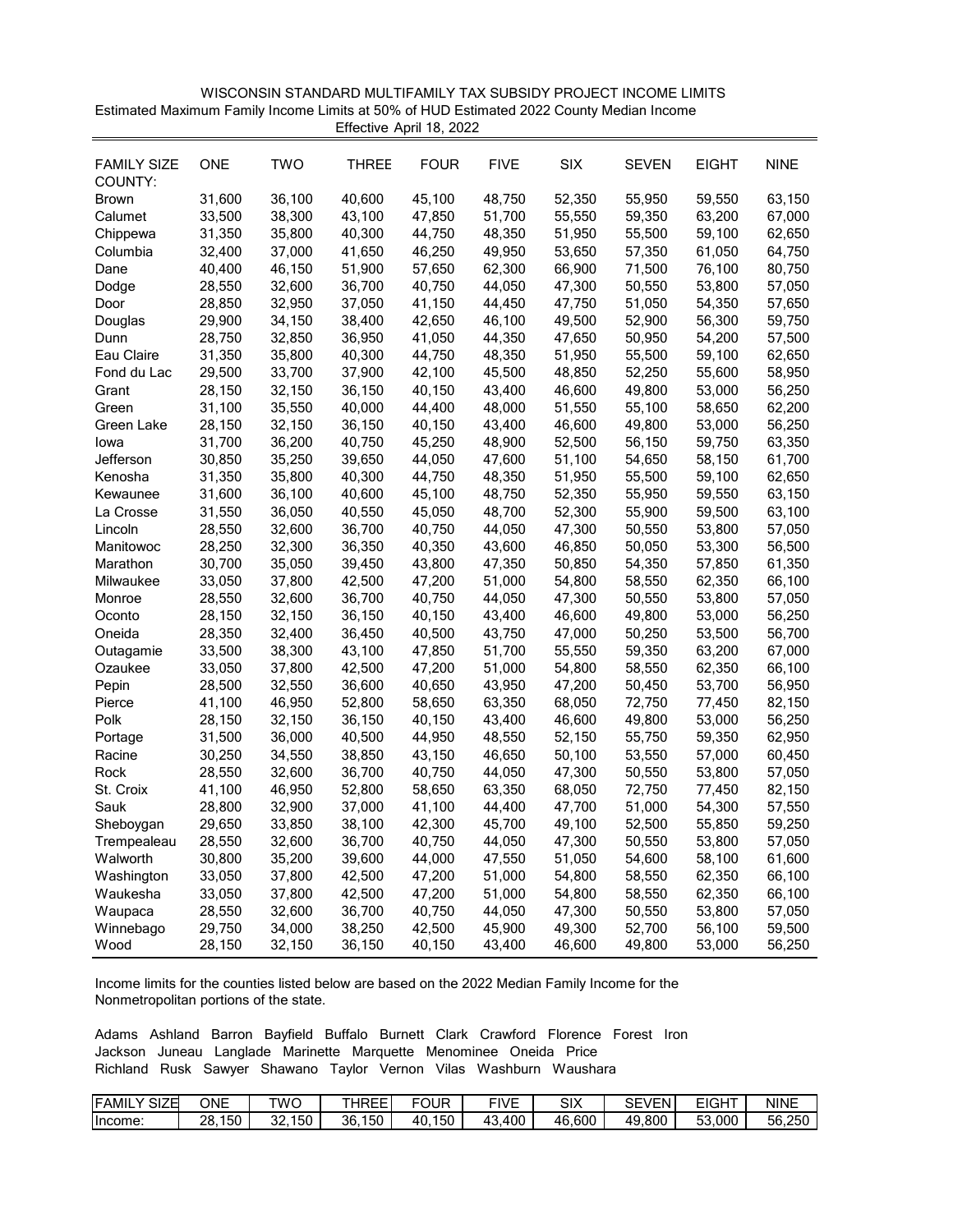| <b>BEDROOM SIZE:</b><br>EFF.<br><b>ONE</b><br>TWO<br><b>THREE</b><br><b>FOUR</b><br><b>FIVE</b><br><b>SIX</b><br>COUNTY:<br>790<br>846<br>1308<br>1443<br>1578<br>1015<br>1173<br><b>Brown</b><br>837<br>897<br>1077<br>1244<br>1388<br>1531<br>1675<br>Calumet<br>783<br>839<br>1007<br>1163<br>1298<br>1432<br>1566<br>Chippewa<br>810<br>867<br>1041<br>1202<br>1341<br>1480<br>1618<br>Columbia<br>1081<br>1672<br>1010<br>1297<br>1499<br>1845<br>2018<br>Dane<br>764<br>1182<br>713<br>917<br>1060<br>1304<br>1426<br>Dodge<br>721<br>926<br>1193<br>1441<br>772<br>1070<br>1317<br>Door<br>747<br>800<br>960<br>1109<br>1237<br>1365<br>1493<br>Douglas<br>718<br>770<br>923<br>1067<br>1191<br>1314<br>1437<br>Dunn<br>839<br>1007<br>1298<br>783<br>1163<br>1432<br>1566<br>Eau Claire<br>737<br>790<br>947<br>1095<br>1221<br>1348<br>1473<br>Fond du Lac<br>753<br>703<br>903<br>1044<br>1165<br>1285<br>1406<br>Grant<br>777<br>833<br>1000<br>1155<br>1288<br>1421<br>1555<br>Green<br>703<br>753<br>903<br>1165<br>1285<br>1406<br>Green Lake<br>1044<br>792<br>848<br>1018<br>1176<br>1312<br>1448<br>1583<br>lowa<br>771<br>826<br>991<br>1145<br>1277<br>1410<br>1542<br>Jefferson<br>839<br>1566<br>783<br>1007<br>1163<br>1298<br>1432<br>Kenosha<br>790<br>846<br>1015<br>1173<br>1308<br>1443<br>1578<br>Kewaunee<br>845<br>1171<br>1307<br>1577<br>La Crosse<br>788<br>1013<br>1442<br>713<br>764<br>917<br>1060<br>1182<br>1304<br>1426<br>Lincoln<br>706<br>756<br>908<br>1049<br>1171<br>1291<br>1412<br>Manitowoc<br>767<br>821<br>986<br>1139<br>1271<br>1402<br>1533<br>Marathon<br>885<br>826<br>1062<br>1227<br>1370<br>1511<br>1652<br>Milwaukee<br>713<br>764<br>917<br>1060<br>1182<br>1426<br>Monroe<br>1304<br>703<br>753<br>903<br>1044<br>1165<br>1285<br>1406<br>Oconto<br>708<br>759<br>911<br>1053<br>1175<br>1296<br>1417<br>Oneida<br>837<br>897<br>1077<br>1244<br>1388<br>1531<br>1675<br>Outagamie<br>826<br>885<br>1062<br>1227<br>1370<br>1511<br>1652<br>Ozaukee<br>712<br>763<br>915<br>1057<br>1180<br>1301<br>1423<br>Pepin<br>1027<br>1100<br>1320<br>1525<br>1701<br>1877<br>2053<br>Pierce<br>703<br>753<br>903<br>1044<br>1165<br>1285<br>1406<br>Polk<br>787<br>843<br>1012<br>1168<br>1303<br>1438<br>1573<br>Portage<br>756<br>810<br>971<br>1122<br>1252<br>1381<br>1511<br>Racine<br>713<br>764<br>917<br>1060<br>1182<br>1304<br>1426<br>Rock<br>1027<br>1100<br>1320<br>1525<br>1701<br>1877<br>2053<br>St. Croix<br>720<br>771<br>925<br>1068<br>1192<br>1316<br>1438<br>Sauk<br>793<br>1227<br>741<br>952<br>1100<br>1354<br>1481<br>Sheboygan<br>713<br>764<br>917<br>1060<br>1182<br>1304<br>1426<br>Trempealeau<br>825<br>770<br>990<br>1276<br>1144<br>1408<br>1540<br>Walworth<br>826<br>885<br>1062<br>1227<br>1370<br>1511<br>1652<br>Washington<br>885<br>826<br>1062<br>1227<br>1370<br>1511<br>1652<br>Waukesha<br>713<br>764<br>917<br>1182<br>1304<br>1426<br>Waupaca<br>1060<br>743<br>796<br>956<br>1105<br>1232<br>1360<br>1487<br>Winnebago<br>703<br>753<br>903<br>1044<br>1165<br>1285<br>1406<br>Wood |  |  |  |  |
|------------------------------------------------------------------------------------------------------------------------------------------------------------------------------------------------------------------------------------------------------------------------------------------------------------------------------------------------------------------------------------------------------------------------------------------------------------------------------------------------------------------------------------------------------------------------------------------------------------------------------------------------------------------------------------------------------------------------------------------------------------------------------------------------------------------------------------------------------------------------------------------------------------------------------------------------------------------------------------------------------------------------------------------------------------------------------------------------------------------------------------------------------------------------------------------------------------------------------------------------------------------------------------------------------------------------------------------------------------------------------------------------------------------------------------------------------------------------------------------------------------------------------------------------------------------------------------------------------------------------------------------------------------------------------------------------------------------------------------------------------------------------------------------------------------------------------------------------------------------------------------------------------------------------------------------------------------------------------------------------------------------------------------------------------------------------------------------------------------------------------------------------------------------------------------------------------------------------------------------------------------------------------------------------------------------------------------------------------------------------------------------------------------------------------------------------------------------------------------------------------------------------------------------------------------------------------------------------------------------------------------------------------------------------------------------------------------------------------------------------------------------------------------------------------------------------------------------------------------------------------------------------------------------------------------------------------------------------------------------------------------------------------------------------------------------------------------------|--|--|--|--|
|                                                                                                                                                                                                                                                                                                                                                                                                                                                                                                                                                                                                                                                                                                                                                                                                                                                                                                                                                                                                                                                                                                                                                                                                                                                                                                                                                                                                                                                                                                                                                                                                                                                                                                                                                                                                                                                                                                                                                                                                                                                                                                                                                                                                                                                                                                                                                                                                                                                                                                                                                                                                                                                                                                                                                                                                                                                                                                                                                                                                                                                                                          |  |  |  |  |
|                                                                                                                                                                                                                                                                                                                                                                                                                                                                                                                                                                                                                                                                                                                                                                                                                                                                                                                                                                                                                                                                                                                                                                                                                                                                                                                                                                                                                                                                                                                                                                                                                                                                                                                                                                                                                                                                                                                                                                                                                                                                                                                                                                                                                                                                                                                                                                                                                                                                                                                                                                                                                                                                                                                                                                                                                                                                                                                                                                                                                                                                                          |  |  |  |  |
|                                                                                                                                                                                                                                                                                                                                                                                                                                                                                                                                                                                                                                                                                                                                                                                                                                                                                                                                                                                                                                                                                                                                                                                                                                                                                                                                                                                                                                                                                                                                                                                                                                                                                                                                                                                                                                                                                                                                                                                                                                                                                                                                                                                                                                                                                                                                                                                                                                                                                                                                                                                                                                                                                                                                                                                                                                                                                                                                                                                                                                                                                          |  |  |  |  |
|                                                                                                                                                                                                                                                                                                                                                                                                                                                                                                                                                                                                                                                                                                                                                                                                                                                                                                                                                                                                                                                                                                                                                                                                                                                                                                                                                                                                                                                                                                                                                                                                                                                                                                                                                                                                                                                                                                                                                                                                                                                                                                                                                                                                                                                                                                                                                                                                                                                                                                                                                                                                                                                                                                                                                                                                                                                                                                                                                                                                                                                                                          |  |  |  |  |
|                                                                                                                                                                                                                                                                                                                                                                                                                                                                                                                                                                                                                                                                                                                                                                                                                                                                                                                                                                                                                                                                                                                                                                                                                                                                                                                                                                                                                                                                                                                                                                                                                                                                                                                                                                                                                                                                                                                                                                                                                                                                                                                                                                                                                                                                                                                                                                                                                                                                                                                                                                                                                                                                                                                                                                                                                                                                                                                                                                                                                                                                                          |  |  |  |  |
|                                                                                                                                                                                                                                                                                                                                                                                                                                                                                                                                                                                                                                                                                                                                                                                                                                                                                                                                                                                                                                                                                                                                                                                                                                                                                                                                                                                                                                                                                                                                                                                                                                                                                                                                                                                                                                                                                                                                                                                                                                                                                                                                                                                                                                                                                                                                                                                                                                                                                                                                                                                                                                                                                                                                                                                                                                                                                                                                                                                                                                                                                          |  |  |  |  |
|                                                                                                                                                                                                                                                                                                                                                                                                                                                                                                                                                                                                                                                                                                                                                                                                                                                                                                                                                                                                                                                                                                                                                                                                                                                                                                                                                                                                                                                                                                                                                                                                                                                                                                                                                                                                                                                                                                                                                                                                                                                                                                                                                                                                                                                                                                                                                                                                                                                                                                                                                                                                                                                                                                                                                                                                                                                                                                                                                                                                                                                                                          |  |  |  |  |
|                                                                                                                                                                                                                                                                                                                                                                                                                                                                                                                                                                                                                                                                                                                                                                                                                                                                                                                                                                                                                                                                                                                                                                                                                                                                                                                                                                                                                                                                                                                                                                                                                                                                                                                                                                                                                                                                                                                                                                                                                                                                                                                                                                                                                                                                                                                                                                                                                                                                                                                                                                                                                                                                                                                                                                                                                                                                                                                                                                                                                                                                                          |  |  |  |  |
|                                                                                                                                                                                                                                                                                                                                                                                                                                                                                                                                                                                                                                                                                                                                                                                                                                                                                                                                                                                                                                                                                                                                                                                                                                                                                                                                                                                                                                                                                                                                                                                                                                                                                                                                                                                                                                                                                                                                                                                                                                                                                                                                                                                                                                                                                                                                                                                                                                                                                                                                                                                                                                                                                                                                                                                                                                                                                                                                                                                                                                                                                          |  |  |  |  |
|                                                                                                                                                                                                                                                                                                                                                                                                                                                                                                                                                                                                                                                                                                                                                                                                                                                                                                                                                                                                                                                                                                                                                                                                                                                                                                                                                                                                                                                                                                                                                                                                                                                                                                                                                                                                                                                                                                                                                                                                                                                                                                                                                                                                                                                                                                                                                                                                                                                                                                                                                                                                                                                                                                                                                                                                                                                                                                                                                                                                                                                                                          |  |  |  |  |
|                                                                                                                                                                                                                                                                                                                                                                                                                                                                                                                                                                                                                                                                                                                                                                                                                                                                                                                                                                                                                                                                                                                                                                                                                                                                                                                                                                                                                                                                                                                                                                                                                                                                                                                                                                                                                                                                                                                                                                                                                                                                                                                                                                                                                                                                                                                                                                                                                                                                                                                                                                                                                                                                                                                                                                                                                                                                                                                                                                                                                                                                                          |  |  |  |  |
|                                                                                                                                                                                                                                                                                                                                                                                                                                                                                                                                                                                                                                                                                                                                                                                                                                                                                                                                                                                                                                                                                                                                                                                                                                                                                                                                                                                                                                                                                                                                                                                                                                                                                                                                                                                                                                                                                                                                                                                                                                                                                                                                                                                                                                                                                                                                                                                                                                                                                                                                                                                                                                                                                                                                                                                                                                                                                                                                                                                                                                                                                          |  |  |  |  |
|                                                                                                                                                                                                                                                                                                                                                                                                                                                                                                                                                                                                                                                                                                                                                                                                                                                                                                                                                                                                                                                                                                                                                                                                                                                                                                                                                                                                                                                                                                                                                                                                                                                                                                                                                                                                                                                                                                                                                                                                                                                                                                                                                                                                                                                                                                                                                                                                                                                                                                                                                                                                                                                                                                                                                                                                                                                                                                                                                                                                                                                                                          |  |  |  |  |
|                                                                                                                                                                                                                                                                                                                                                                                                                                                                                                                                                                                                                                                                                                                                                                                                                                                                                                                                                                                                                                                                                                                                                                                                                                                                                                                                                                                                                                                                                                                                                                                                                                                                                                                                                                                                                                                                                                                                                                                                                                                                                                                                                                                                                                                                                                                                                                                                                                                                                                                                                                                                                                                                                                                                                                                                                                                                                                                                                                                                                                                                                          |  |  |  |  |
|                                                                                                                                                                                                                                                                                                                                                                                                                                                                                                                                                                                                                                                                                                                                                                                                                                                                                                                                                                                                                                                                                                                                                                                                                                                                                                                                                                                                                                                                                                                                                                                                                                                                                                                                                                                                                                                                                                                                                                                                                                                                                                                                                                                                                                                                                                                                                                                                                                                                                                                                                                                                                                                                                                                                                                                                                                                                                                                                                                                                                                                                                          |  |  |  |  |
|                                                                                                                                                                                                                                                                                                                                                                                                                                                                                                                                                                                                                                                                                                                                                                                                                                                                                                                                                                                                                                                                                                                                                                                                                                                                                                                                                                                                                                                                                                                                                                                                                                                                                                                                                                                                                                                                                                                                                                                                                                                                                                                                                                                                                                                                                                                                                                                                                                                                                                                                                                                                                                                                                                                                                                                                                                                                                                                                                                                                                                                                                          |  |  |  |  |
|                                                                                                                                                                                                                                                                                                                                                                                                                                                                                                                                                                                                                                                                                                                                                                                                                                                                                                                                                                                                                                                                                                                                                                                                                                                                                                                                                                                                                                                                                                                                                                                                                                                                                                                                                                                                                                                                                                                                                                                                                                                                                                                                                                                                                                                                                                                                                                                                                                                                                                                                                                                                                                                                                                                                                                                                                                                                                                                                                                                                                                                                                          |  |  |  |  |
|                                                                                                                                                                                                                                                                                                                                                                                                                                                                                                                                                                                                                                                                                                                                                                                                                                                                                                                                                                                                                                                                                                                                                                                                                                                                                                                                                                                                                                                                                                                                                                                                                                                                                                                                                                                                                                                                                                                                                                                                                                                                                                                                                                                                                                                                                                                                                                                                                                                                                                                                                                                                                                                                                                                                                                                                                                                                                                                                                                                                                                                                                          |  |  |  |  |
|                                                                                                                                                                                                                                                                                                                                                                                                                                                                                                                                                                                                                                                                                                                                                                                                                                                                                                                                                                                                                                                                                                                                                                                                                                                                                                                                                                                                                                                                                                                                                                                                                                                                                                                                                                                                                                                                                                                                                                                                                                                                                                                                                                                                                                                                                                                                                                                                                                                                                                                                                                                                                                                                                                                                                                                                                                                                                                                                                                                                                                                                                          |  |  |  |  |
|                                                                                                                                                                                                                                                                                                                                                                                                                                                                                                                                                                                                                                                                                                                                                                                                                                                                                                                                                                                                                                                                                                                                                                                                                                                                                                                                                                                                                                                                                                                                                                                                                                                                                                                                                                                                                                                                                                                                                                                                                                                                                                                                                                                                                                                                                                                                                                                                                                                                                                                                                                                                                                                                                                                                                                                                                                                                                                                                                                                                                                                                                          |  |  |  |  |
|                                                                                                                                                                                                                                                                                                                                                                                                                                                                                                                                                                                                                                                                                                                                                                                                                                                                                                                                                                                                                                                                                                                                                                                                                                                                                                                                                                                                                                                                                                                                                                                                                                                                                                                                                                                                                                                                                                                                                                                                                                                                                                                                                                                                                                                                                                                                                                                                                                                                                                                                                                                                                                                                                                                                                                                                                                                                                                                                                                                                                                                                                          |  |  |  |  |
|                                                                                                                                                                                                                                                                                                                                                                                                                                                                                                                                                                                                                                                                                                                                                                                                                                                                                                                                                                                                                                                                                                                                                                                                                                                                                                                                                                                                                                                                                                                                                                                                                                                                                                                                                                                                                                                                                                                                                                                                                                                                                                                                                                                                                                                                                                                                                                                                                                                                                                                                                                                                                                                                                                                                                                                                                                                                                                                                                                                                                                                                                          |  |  |  |  |
|                                                                                                                                                                                                                                                                                                                                                                                                                                                                                                                                                                                                                                                                                                                                                                                                                                                                                                                                                                                                                                                                                                                                                                                                                                                                                                                                                                                                                                                                                                                                                                                                                                                                                                                                                                                                                                                                                                                                                                                                                                                                                                                                                                                                                                                                                                                                                                                                                                                                                                                                                                                                                                                                                                                                                                                                                                                                                                                                                                                                                                                                                          |  |  |  |  |
|                                                                                                                                                                                                                                                                                                                                                                                                                                                                                                                                                                                                                                                                                                                                                                                                                                                                                                                                                                                                                                                                                                                                                                                                                                                                                                                                                                                                                                                                                                                                                                                                                                                                                                                                                                                                                                                                                                                                                                                                                                                                                                                                                                                                                                                                                                                                                                                                                                                                                                                                                                                                                                                                                                                                                                                                                                                                                                                                                                                                                                                                                          |  |  |  |  |
|                                                                                                                                                                                                                                                                                                                                                                                                                                                                                                                                                                                                                                                                                                                                                                                                                                                                                                                                                                                                                                                                                                                                                                                                                                                                                                                                                                                                                                                                                                                                                                                                                                                                                                                                                                                                                                                                                                                                                                                                                                                                                                                                                                                                                                                                                                                                                                                                                                                                                                                                                                                                                                                                                                                                                                                                                                                                                                                                                                                                                                                                                          |  |  |  |  |
|                                                                                                                                                                                                                                                                                                                                                                                                                                                                                                                                                                                                                                                                                                                                                                                                                                                                                                                                                                                                                                                                                                                                                                                                                                                                                                                                                                                                                                                                                                                                                                                                                                                                                                                                                                                                                                                                                                                                                                                                                                                                                                                                                                                                                                                                                                                                                                                                                                                                                                                                                                                                                                                                                                                                                                                                                                                                                                                                                                                                                                                                                          |  |  |  |  |
|                                                                                                                                                                                                                                                                                                                                                                                                                                                                                                                                                                                                                                                                                                                                                                                                                                                                                                                                                                                                                                                                                                                                                                                                                                                                                                                                                                                                                                                                                                                                                                                                                                                                                                                                                                                                                                                                                                                                                                                                                                                                                                                                                                                                                                                                                                                                                                                                                                                                                                                                                                                                                                                                                                                                                                                                                                                                                                                                                                                                                                                                                          |  |  |  |  |
|                                                                                                                                                                                                                                                                                                                                                                                                                                                                                                                                                                                                                                                                                                                                                                                                                                                                                                                                                                                                                                                                                                                                                                                                                                                                                                                                                                                                                                                                                                                                                                                                                                                                                                                                                                                                                                                                                                                                                                                                                                                                                                                                                                                                                                                                                                                                                                                                                                                                                                                                                                                                                                                                                                                                                                                                                                                                                                                                                                                                                                                                                          |  |  |  |  |
|                                                                                                                                                                                                                                                                                                                                                                                                                                                                                                                                                                                                                                                                                                                                                                                                                                                                                                                                                                                                                                                                                                                                                                                                                                                                                                                                                                                                                                                                                                                                                                                                                                                                                                                                                                                                                                                                                                                                                                                                                                                                                                                                                                                                                                                                                                                                                                                                                                                                                                                                                                                                                                                                                                                                                                                                                                                                                                                                                                                                                                                                                          |  |  |  |  |
|                                                                                                                                                                                                                                                                                                                                                                                                                                                                                                                                                                                                                                                                                                                                                                                                                                                                                                                                                                                                                                                                                                                                                                                                                                                                                                                                                                                                                                                                                                                                                                                                                                                                                                                                                                                                                                                                                                                                                                                                                                                                                                                                                                                                                                                                                                                                                                                                                                                                                                                                                                                                                                                                                                                                                                                                                                                                                                                                                                                                                                                                                          |  |  |  |  |
|                                                                                                                                                                                                                                                                                                                                                                                                                                                                                                                                                                                                                                                                                                                                                                                                                                                                                                                                                                                                                                                                                                                                                                                                                                                                                                                                                                                                                                                                                                                                                                                                                                                                                                                                                                                                                                                                                                                                                                                                                                                                                                                                                                                                                                                                                                                                                                                                                                                                                                                                                                                                                                                                                                                                                                                                                                                                                                                                                                                                                                                                                          |  |  |  |  |
|                                                                                                                                                                                                                                                                                                                                                                                                                                                                                                                                                                                                                                                                                                                                                                                                                                                                                                                                                                                                                                                                                                                                                                                                                                                                                                                                                                                                                                                                                                                                                                                                                                                                                                                                                                                                                                                                                                                                                                                                                                                                                                                                                                                                                                                                                                                                                                                                                                                                                                                                                                                                                                                                                                                                                                                                                                                                                                                                                                                                                                                                                          |  |  |  |  |
|                                                                                                                                                                                                                                                                                                                                                                                                                                                                                                                                                                                                                                                                                                                                                                                                                                                                                                                                                                                                                                                                                                                                                                                                                                                                                                                                                                                                                                                                                                                                                                                                                                                                                                                                                                                                                                                                                                                                                                                                                                                                                                                                                                                                                                                                                                                                                                                                                                                                                                                                                                                                                                                                                                                                                                                                                                                                                                                                                                                                                                                                                          |  |  |  |  |
|                                                                                                                                                                                                                                                                                                                                                                                                                                                                                                                                                                                                                                                                                                                                                                                                                                                                                                                                                                                                                                                                                                                                                                                                                                                                                                                                                                                                                                                                                                                                                                                                                                                                                                                                                                                                                                                                                                                                                                                                                                                                                                                                                                                                                                                                                                                                                                                                                                                                                                                                                                                                                                                                                                                                                                                                                                                                                                                                                                                                                                                                                          |  |  |  |  |
|                                                                                                                                                                                                                                                                                                                                                                                                                                                                                                                                                                                                                                                                                                                                                                                                                                                                                                                                                                                                                                                                                                                                                                                                                                                                                                                                                                                                                                                                                                                                                                                                                                                                                                                                                                                                                                                                                                                                                                                                                                                                                                                                                                                                                                                                                                                                                                                                                                                                                                                                                                                                                                                                                                                                                                                                                                                                                                                                                                                                                                                                                          |  |  |  |  |
|                                                                                                                                                                                                                                                                                                                                                                                                                                                                                                                                                                                                                                                                                                                                                                                                                                                                                                                                                                                                                                                                                                                                                                                                                                                                                                                                                                                                                                                                                                                                                                                                                                                                                                                                                                                                                                                                                                                                                                                                                                                                                                                                                                                                                                                                                                                                                                                                                                                                                                                                                                                                                                                                                                                                                                                                                                                                                                                                                                                                                                                                                          |  |  |  |  |
|                                                                                                                                                                                                                                                                                                                                                                                                                                                                                                                                                                                                                                                                                                                                                                                                                                                                                                                                                                                                                                                                                                                                                                                                                                                                                                                                                                                                                                                                                                                                                                                                                                                                                                                                                                                                                                                                                                                                                                                                                                                                                                                                                                                                                                                                                                                                                                                                                                                                                                                                                                                                                                                                                                                                                                                                                                                                                                                                                                                                                                                                                          |  |  |  |  |
|                                                                                                                                                                                                                                                                                                                                                                                                                                                                                                                                                                                                                                                                                                                                                                                                                                                                                                                                                                                                                                                                                                                                                                                                                                                                                                                                                                                                                                                                                                                                                                                                                                                                                                                                                                                                                                                                                                                                                                                                                                                                                                                                                                                                                                                                                                                                                                                                                                                                                                                                                                                                                                                                                                                                                                                                                                                                                                                                                                                                                                                                                          |  |  |  |  |
|                                                                                                                                                                                                                                                                                                                                                                                                                                                                                                                                                                                                                                                                                                                                                                                                                                                                                                                                                                                                                                                                                                                                                                                                                                                                                                                                                                                                                                                                                                                                                                                                                                                                                                                                                                                                                                                                                                                                                                                                                                                                                                                                                                                                                                                                                                                                                                                                                                                                                                                                                                                                                                                                                                                                                                                                                                                                                                                                                                                                                                                                                          |  |  |  |  |
|                                                                                                                                                                                                                                                                                                                                                                                                                                                                                                                                                                                                                                                                                                                                                                                                                                                                                                                                                                                                                                                                                                                                                                                                                                                                                                                                                                                                                                                                                                                                                                                                                                                                                                                                                                                                                                                                                                                                                                                                                                                                                                                                                                                                                                                                                                                                                                                                                                                                                                                                                                                                                                                                                                                                                                                                                                                                                                                                                                                                                                                                                          |  |  |  |  |
|                                                                                                                                                                                                                                                                                                                                                                                                                                                                                                                                                                                                                                                                                                                                                                                                                                                                                                                                                                                                                                                                                                                                                                                                                                                                                                                                                                                                                                                                                                                                                                                                                                                                                                                                                                                                                                                                                                                                                                                                                                                                                                                                                                                                                                                                                                                                                                                                                                                                                                                                                                                                                                                                                                                                                                                                                                                                                                                                                                                                                                                                                          |  |  |  |  |
|                                                                                                                                                                                                                                                                                                                                                                                                                                                                                                                                                                                                                                                                                                                                                                                                                                                                                                                                                                                                                                                                                                                                                                                                                                                                                                                                                                                                                                                                                                                                                                                                                                                                                                                                                                                                                                                                                                                                                                                                                                                                                                                                                                                                                                                                                                                                                                                                                                                                                                                                                                                                                                                                                                                                                                                                                                                                                                                                                                                                                                                                                          |  |  |  |  |
|                                                                                                                                                                                                                                                                                                                                                                                                                                                                                                                                                                                                                                                                                                                                                                                                                                                                                                                                                                                                                                                                                                                                                                                                                                                                                                                                                                                                                                                                                                                                                                                                                                                                                                                                                                                                                                                                                                                                                                                                                                                                                                                                                                                                                                                                                                                                                                                                                                                                                                                                                                                                                                                                                                                                                                                                                                                                                                                                                                                                                                                                                          |  |  |  |  |
|                                                                                                                                                                                                                                                                                                                                                                                                                                                                                                                                                                                                                                                                                                                                                                                                                                                                                                                                                                                                                                                                                                                                                                                                                                                                                                                                                                                                                                                                                                                                                                                                                                                                                                                                                                                                                                                                                                                                                                                                                                                                                                                                                                                                                                                                                                                                                                                                                                                                                                                                                                                                                                                                                                                                                                                                                                                                                                                                                                                                                                                                                          |  |  |  |  |
|                                                                                                                                                                                                                                                                                                                                                                                                                                                                                                                                                                                                                                                                                                                                                                                                                                                                                                                                                                                                                                                                                                                                                                                                                                                                                                                                                                                                                                                                                                                                                                                                                                                                                                                                                                                                                                                                                                                                                                                                                                                                                                                                                                                                                                                                                                                                                                                                                                                                                                                                                                                                                                                                                                                                                                                                                                                                                                                                                                                                                                                                                          |  |  |  |  |

 WISCONSIN STANDARD MULTIFAMILY TAX SUBSIDY PROJECT INCOME LIMITS Effective April 18, 2022Estimated Maximum Rent Limits at 50% 2022 County Median Income

| <b>BED</b><br>ヨフロー<br>SIZE:<br>)RC<br>жı<br>м | ---<br>---<br>- 1 | ONE                    | TWOL | $- - -$<br>$-1$<br>படப<br>ــ<br>-<br>◝ | $\sim$<br>'H<br>◡ | $\sqrt{2}$<br>$-1$<br>·l∨⊢<br>. .<br>- | <b>OIV</b><br>∧וכ |
|-----------------------------------------------|-------------------|------------------------|------|----------------------------------------|-------------------|----------------------------------------|-------------------|
| <b>REN</b><br>$-2$<br>J.                      | מ∩ד<br>υJ         | 750 <sup>-</sup><br>ບບ | 903  | 044                                    | 65                | 1285                                   | 406               |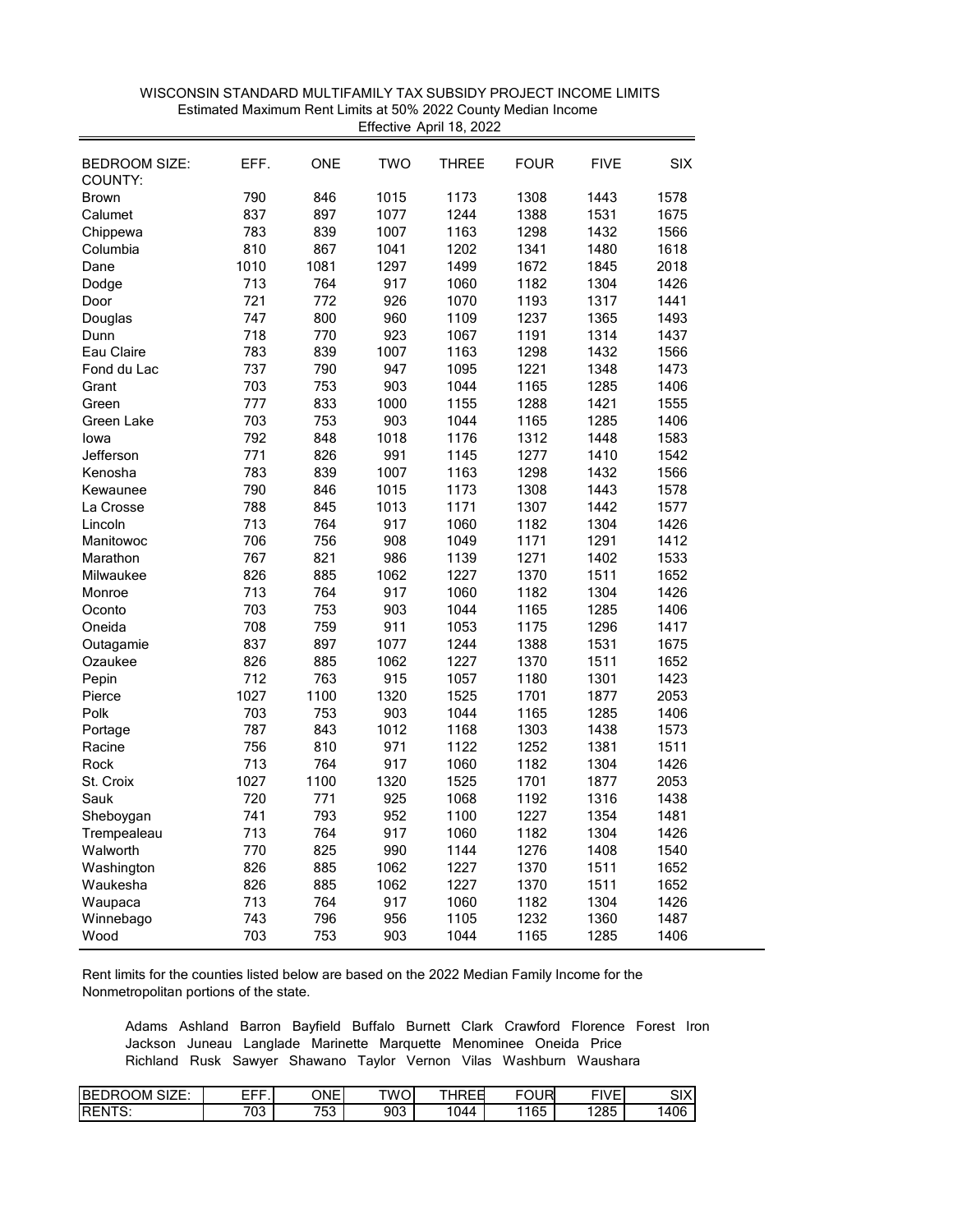| WISCONSIN STANDARD MULTIFAMILY TAX SUBSIDY PROJECT INCOME LIMITS                         |
|------------------------------------------------------------------------------------------|
| Estimated Maximum Family Income Limits at 60% of HUD Estimated 2022 County Median Income |
| Effective April 18, 2022                                                                 |

| FAMILY SIZE  | <b>ONE</b> | <b>TWO</b>       | <b>THREE</b> | <b>FOUR</b> | <b>FIVE</b>      | <b>SIX</b>       | <b>SEVEN</b>     | EIGHT  | <b>NINE</b>      |
|--------------|------------|------------------|--------------|-------------|------------------|------------------|------------------|--------|------------------|
| COUNTY:      | 37,920     | 43,320           | 48,720       |             | 58,500           | 62,820           |                  | 71,460 |                  |
| <b>Brown</b> |            | 45,960           | 51,720       | 54,120      | 62,040           | 66,660           | 67,140<br>71,220 | 75,840 | 75,780<br>80,400 |
| Calumet      | 40,200     | 42,960           | 48,360       | 57,420      | 58,020           | 62,340           |                  | 70,920 | 75,180           |
| Chippewa     | 37,620     |                  |              | 53,700      |                  |                  | 66,600           | 73,260 |                  |
| Columbia     | 38,880     | 44,400<br>55,380 | 49,980       | 55,500      | 59,940<br>74,760 | 64,380<br>80,280 | 68,820           | 91,320 | 77,700<br>96,900 |
| Dane         | 48,480     |                  | 62,280       | 69,180      |                  |                  | 85,800           |        |                  |
| Dodge        | 34,260     | 39,120           | 44,040       | 48,900      | 52,860           | 56,760           | 60,660           | 64,560 | 68,460           |
| Door         | 34,620     | 39,540           | 44,460       | 49,380      | 53,340           | 57,300           | 61,260           | 65,220 | 69,180           |
| Douglas      | 35,880     | 40,980           | 46,080       | 51,180      | 55,320           | 59,400           | 63,480           | 67,560 | 71,700           |
| Dunn         | 34,500     | 39,420           | 44,340       | 49,260      | 53,220           | 57,180           | 61,140           | 65,040 | 69,000           |
| Eau Claire   | 37,620     | 42,960           | 48,360       | 53,700      | 58,020           | 62,340           | 66,600           | 70,920 | 75,180           |
| Fond du Lac  | 35,400     | 40,440           | 45,480       | 50,520      | 54,600           | 58,620           | 62,700           | 66,720 | 70,740           |
| Grant        | 33,780     | 38,580           | 43,380       | 48,180      | 52,080           | 55,920           | 59,760           | 63,600 | 67,500           |
| Green        | 37,320     | 42,660           | 48,000       | 53,280      | 57,600           | 61,860           | 66,120           | 70,380 | 74,640           |
| Green Lake   | 33,780     | 38,580           | 43,380       | 48,180      | 52,080           | 55,920           | 59,760           | 63,600 | 67,500           |
| lowa         | 38,040     | 43,440           | 48,900       | 54,300      | 58,680           | 63,000           | 67,380           | 71,700 | 76,020           |
| Jefferson    | 37,020     | 42,300           | 47,580       | 52,860      | 57,120           | 61,320           | 65,580           | 69,780 | 74,040           |
| Kenosha      | 37,620     | 42,960           | 48,360       | 53,700      | 58,020           | 62,340           | 66,600           | 70,920 | 75,180           |
| Kewaunee     | 37,920     | 43,320           | 48,720       | 54,120      | 58,500           | 62,820           | 67,140           | 71,460 | 75,780           |
| La Crosse    | 37,860     | 43,260           | 48,660       | 54,060      | 58,440           | 62,760           | 67,080           | 71,400 | 75,720           |
| Lincoln      | 34,260     | 39,120           | 44,040       | 48,900      | 52,860           | 56,760           | 60,660           | 64,560 | 68,460           |
| Manitowoc    | 33,900     | 38,760           | 43,620       | 48,420      | 52,320           | 56,220           | 60,060           | 63,960 | 67,800           |
| Marathon     | 36,840     | 42,060           | 47,340       | 52,560      | 56,820           | 61,020           | 65,220           | 69,420 | 73,620           |
| Milwaukee    | 39,660     | 45,360           | 51,000       | 56,640      | 61,200           | 65,760           | 70,260           | 74,820 | 79,320           |
| Monroe       | 34,260     | 39,120           | 44,040       | 48,900      | 52,860           | 56,760           | 60,660           | 64,560 | 68,460           |
| Oconto       | 33,780     | 38,580           | 43,380       | 48,180      | 52,080           | 55,920           | 59,760           | 63,600 | 67,500           |
| Oneida       | 34,020     | 38,880           | 43,740       | 48,600      | 52,500           | 56,400           | 60,300           | 64,200 | 68,040           |
| Outagamie    | 40,200     | 45,960           | 51,720       | 57,420      | 62,040           | 66,660           | 71,220           | 75,840 | 80,400           |
| Ozaukee      | 39,660     | 45,360           | 51,000       | 56,640      | 61,200           | 65,760           | 70,260           | 74,820 | 79,320           |
| Pepin        | 34,200     | 39,060           | 43,920       | 48,780      | 52,740           | 56,640           | 60,540           | 64,440 | 68,340           |
| Pierce       | 49,320     | 56,340           | 63,360       | 70,380      | 76,020           | 81,660           | 87,300           | 92,940 | 98,580           |
| Polk         | 33,780     | 38,580           | 43,380       | 48,180      | 52,080           | 55,920           | 59,760           | 63,600 | 67,500           |
| Portage      | 37,800     | 43,200           | 48,600       | 53,940      | 58,260           | 62,580           | 66,900           | 71,220 | 75,540           |
| Racine       | 36,300     | 41,460           | 46,620       | 51,780      | 55,980           | 60,120           | 64,260           | 68,400 | 72,540           |
| Rock         | 34,260     | 39,120           | 44,040       | 48,900      | 52,860           | 56,760           | 60,660           | 64,560 | 68,460           |
| St. Croix    | 49,320     | 56,340           | 63,360       | 70,380      | 76,020           | 81,660           | 87,300           | 92,940 | 98,580           |
| Sauk         | 34,560     | 39,480           | 44,400       | 49,320      | 53,280           | 57,240           | 61,200           | 65,160 | 69,060           |
| Sheboygan    | 35,580     | 40,620           | 45,720       | 50,760      | 54,840           | 58,920           | 63,000           | 67,020 | 71,100           |
| Trempealeau  | 34,260     | 39,120           | 44,040       | 48,900      | 52,860           | 56,760           | 60,660           | 64,560 | 68,460           |
| Walworth     | 36,960     | 42,240           | 47,520       | 52,800      | 57,060           | 61,260           | 65,520           | 69,720 | 73,920           |
| Washington   | 39,660     | 45,360           | 51,000       | 56,640      | 61,200           | 65,760           | 70,260           | 74,820 | 79,320           |
| Waukesha     | 39,660     | 45,360           | 51,000       | 56,640      | 61,200           | 65,760           | 70,260           | 74,820 | 79,320           |
| Waupaca      | 34,260     | 39,120           | 44,040       | 48,900      | 52,860           | 56,760           | 60,660           | 64,560 | 68,460           |
| Winnebago    | 35,700     | 40,800           | 45,900       | 51,000      | 55,080           | 59,160           | 63,240           | 67,320 | 71,400           |
| Wood         | 33,780     | 38,580           | 43,380       | 48,180      | 52,080           | 55,920           | 59,760           | 63,600 | 67,500           |

| <b>IFAMIL</b><br>SIZE | ONE            | TWC              | $- - -$<br>--<br>◡⊢<br>៶∟ | FOUR      | r n<br>$\sqrt{2}$<br>$-1V$ .<br>ــ | SIX              | <b>CEV</b><br>VFN<br>5⊏ | <b>CIOUT</b><br>--<br>$\bf{u}$ | <b>NINE</b>           |
|-----------------------|----------------|------------------|---------------------------|-----------|------------------------------------|------------------|-------------------------|--------------------------------|-----------------------|
| Income:               | 780<br>ົ<br>ັບ | .580<br>າດ<br>აბ | 43,380                    | 180<br>48 | 52.080                             | .920<br>--<br>ხხ | 59<br>.760              | 600<br>c٥<br>ხა                | .500<br>$\sim$<br>o / |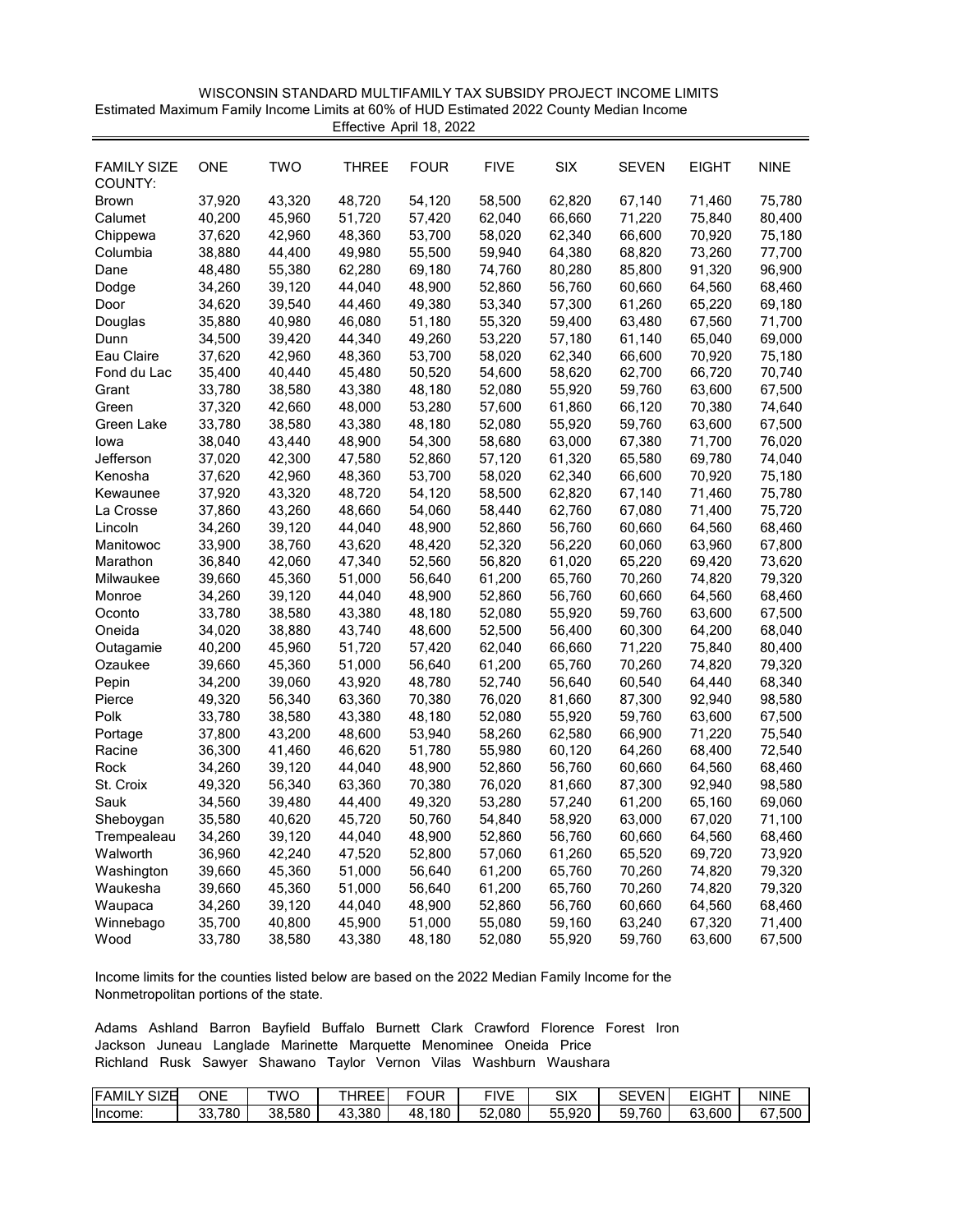| <b>BEDROOM SIZE:</b><br>COUNTY: | EFF. | <b>ONE</b> | <b>TWO</b> | <b>THREE</b> | <b>FOUR</b> | <b>FIVE</b>  | <b>SIX</b> |
|---------------------------------|------|------------|------------|--------------|-------------|--------------|------------|
| <b>Brown</b>                    | 948  | 1015       | 1218       | 1407         | 1570        | 1732         | 1894       |
| Calumet                         | 1005 | 1077       | 1293       | 1493         | 1666        | 1838         | 2010       |
| Chippewa                        | 940  | 1007       | 1209       | 1396         | 1558        | 1719         | 1879       |
| Columbia                        | 972  | 1041       | 1249       | 1443         | 1609        | 1776         | 1942       |
| Dane                            | 1212 | 1298       | 1557       | 1799         | 2007        | 2214         | 2422       |
| Dodge                           | 856  | 917        | 1101       | 1272         | 1419        | 1565         | 1711       |
| Door                            | 865  | 927        | 1111       | 1284         | 1432        | 1581         | 1729       |
| Douglas                         | 897  | 960        | 1152       | 1331         | 1485        | 1638         | 1792       |
| Dunn                            | 862  | 924        | 1108       | 1281         | 1429        | 1577         | 1725       |
| Eau Claire                      | 940  | 1007       | 1209       | 1396         | 1558        | 1719         | 1879       |
| Fond du Lac                     | 885  | 948        | 1137       | 1314         | 1465        | 1617         | 1768       |
| Grant                           | 844  | 904        | 1084       | 1253         | 1398        | 1542         | 1687       |
| Green                           | 933  | 999        | 1200       | 1386         | 1546        | 1706         | 1866       |
| Green Lake                      | 844  | 904        | 1084       | 1253         | 1398        | 1542         | 1687       |
| lowa                            | 951  | 1018       | 1222       | 1412         | 1575        | 1738         | 1900       |
| Jefferson                       | 925  | 991        | 1189       | 1374         | 1533        | 1692         | 1851       |
| Kenosha                         | 940  | 1007       | 1209       | 1396         | 1558        | 1719         | 1879       |
| Kewaunee                        | 948  | 1015       | 1218       | 1407         | 1570        | 1732         | 1894       |
| La Crosse                       | 946  | 1014       | 1216       | 1406         | 1569        | 1731         | 1893       |
| Lincoln                         | 856  | 917        | 1101       | 1272         | 1419        | 1565         | 1711       |
| Manitowoc                       | 847  | 908        | 1090       | 1259         | 1405        | 1550         | 1695       |
| Marathon                        | 921  | 986        | 1183       | 1367         | 1525        | 1683         | 1840       |
| Milwaukee                       | 991  | 1062       | 1275       | 1473         | 1644        | 1813         | 1983       |
| Monroe                          | 856  | 917        | 1101       | 1272         | 1419        | 1565         | 1711       |
| Oconto                          | 844  | 904        | 1084       | 1253         | 1398        | 1542         | 1687       |
| Oneida                          | 850  | 911        | 1093       | 1263         | 1410        | 1556         | 1701       |
|                                 | 1005 | 1077       | 1293       | 1493         | 1666        | 1838         | 2010       |
| Outagamie<br>Ozaukee            | 991  | 1062       | 1275       | 1473         | 1644        | 1813         | 1983       |
| Pepin                           | 855  | 915        | 1098       | 1269         | 1416        | 1562         | 1708       |
| Pierce                          | 1233 | 1320       | 1584       | 1830         | 2041        | 2253         | 2464       |
| Polk                            | 844  | 904        | 1084       | 1253         | 1398        | 1542         | 1687       |
| Portage                         | 945  | 1012       | 1215       | 1402         | 1564        | 1726         | 1888       |
| Racine                          | 907  | 972        | 1165       | 1347         | 1503        | 1658         | 1813       |
| Rock                            | 856  | 917        | 1101       | 1272         | 1419        | 1565         | 1711       |
| St. Croix                       | 1233 | 1320       | 1584       | 1830         | 2041        | 2253         | 2464       |
| Sauk                            | 864  | 925        | 1110       | 1282         | 1431        | 1579         | 1726       |
| Sheboygan                       | 889  | 952        | 1143       | 1320         | 1473        | 1625         | 1777       |
| Trempealeau                     | 856  | 917        | 1101       | 1272         | 1419        | 1565         | 1711       |
| Walworth                        | 924  | 990        | 1188       | 1373         | 1531        | 1690         | 1848       |
|                                 | 991  | 1062       | 1275       | 1473         | 1644        | 1813         | 1983       |
| Washington<br>Waukesha          | 991  | 1062       | 1275       | 1473         | 1644        |              | 1983       |
|                                 | 856  | 917        | 1101       | 1272         | 1419        | 1813<br>1565 | 1711       |
| Waupaca                         | 892  | 956        | 1147       |              | 1479        | 1632         | 1785       |
| Winnebago                       | 844  | 904        | 1084       | 1326<br>1253 |             |              |            |
| Wood                            |      |            |            |              | 1398        | 1542         | 1687       |

## WISCONSIN STANDARD MULTIFAMILY TAX SUBSIDY PROJECT INCOME LIMITS Effective April 18, 2022Estimated Maximum Rent Limits at 60% 2022 County Median Income

Rent limits for the counties listed below are based on the 2022 Median Family Income for the Nonmetropolitan portions of the state.

| <b>BE</b><br>SIZE:<br>ОM<br>м<br><b>IKI</b> | ---<br>---<br>-- | ONE | TWO<br>.OL | $I\Gamma I$<br>-<br>н<br>--<br>◟ | $F^{\wedge}$<br>או<br>ັ | <b>FIVE</b> | <b>OIV</b><br>∧וט |
|---------------------------------------------|------------------|-----|------------|----------------------------------|-------------------------|-------------|-------------------|
| Rents:                                      | 844              | 904 | 1084       | ר הרו<br>້                       | 398                     | 1542        | 1687              |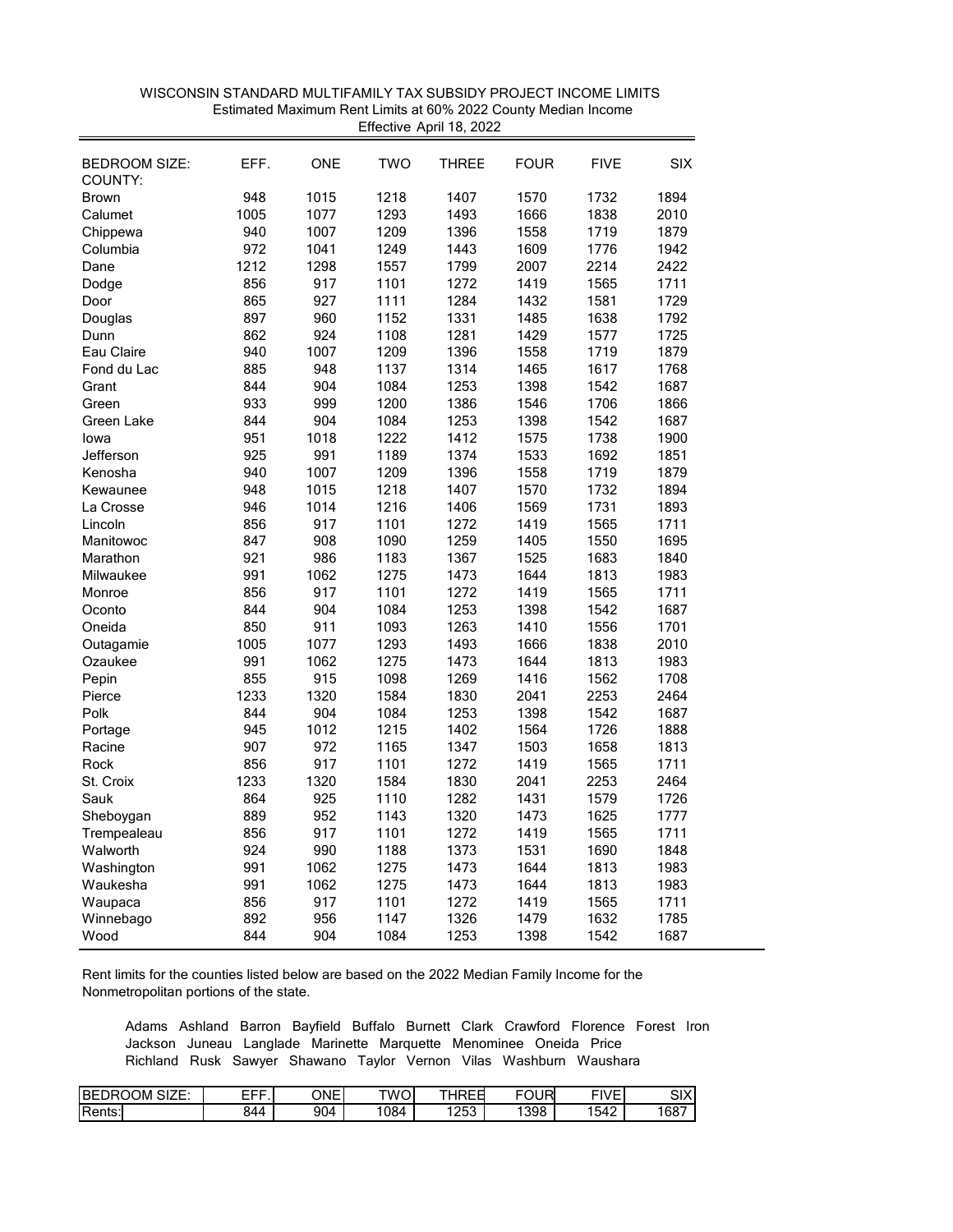| Estimated Maximum Family Income Limits at 70% of HUD Estimated 2022 County Median Income<br>Effective April 18, 2022 |            |            |              |             |             |            |              |              |             |  |  |  |
|----------------------------------------------------------------------------------------------------------------------|------------|------------|--------------|-------------|-------------|------------|--------------|--------------|-------------|--|--|--|
| <b>FAMILY SIZE</b>                                                                                                   | <b>ONE</b> | <b>TWO</b> | <b>THREE</b> | <b>FOUR</b> | <b>FIVE</b> | <b>SIX</b> | <b>SEVEN</b> | <b>EIGHT</b> | <b>NINE</b> |  |  |  |
| COUNTY:                                                                                                              |            |            |              |             |             |            |              |              |             |  |  |  |
| <b>Brown</b>                                                                                                         | 44,240     | 50,540     | 56,840       | 63,140      | 68,250      | 73,290     | 78,330       | 83,370       | 88,410      |  |  |  |
| Calumet                                                                                                              | 46,900     | 53,620     | 60,340       | 66,990      | 72,380      | 77,770     | 83,090       | 88,480       | 93,800      |  |  |  |
| Chippewa                                                                                                             | 43,890     | 50,120     | 56,420       | 62,650      | 67,690      | 72,730     | 77,700       | 82,740       | 87,710      |  |  |  |
| Columbia                                                                                                             | 45,360     | 51,800     | 58,310       | 64,750      | 69,930      | 75,110     | 80,290       | 85,470       | 90,650      |  |  |  |
| Dane                                                                                                                 | 56,560     | 64,610     | 72,660       | 80,710      | 87,220      | 93,660     | 100,100      | 106,540      | 113,050     |  |  |  |
| Dodge                                                                                                                | 39,970     | 45,640     | 51,380       | 57,050      | 61,670      | 66,220     | 70,770       | 75,320       | 79,870      |  |  |  |
| Door                                                                                                                 | 40,390     | 46,130     | 51,870       | 57,610      | 62,230      | 66,850     | 71,470       | 76,090       | 80,710      |  |  |  |
| Douglas                                                                                                              | 41,860     | 47,810     | 53,760       | 59,710      | 64,540      | 69,300     | 74,060       | 78,820       | 83,650      |  |  |  |
| Dunn                                                                                                                 | 40,250     | 45,990     | 51,730       | 57,470      | 62,090      | 66,710     | 71,330       | 75,880       | 80,500      |  |  |  |
| Eau Claire                                                                                                           | 43,890     | 50,120     | 56,420       | 62,650      | 67,690      | 72,730     | 77,700       | 82,740       | 87,710      |  |  |  |
| Fond du Lac                                                                                                          | 41,300     | 47,180     | 53,060       | 58,940      | 63,700      | 68,390     | 73,150       | 77,840       | 82,530      |  |  |  |
| Grant                                                                                                                | 39,410     | 45,010     | 50,610       | 56,210      | 60,760      | 65,240     | 69,720       | 74,200       | 78,750      |  |  |  |
| Green                                                                                                                | 43,540     | 49,770     | 56,000       | 62,160      | 67,200      | 72,170     | 77,140       | 82,110       | 87,080      |  |  |  |
| Green Lake                                                                                                           | 39,410     | 45,010     | 50,610       | 56,210      | 60,760      | 65,240     | 69,720       | 74,200       | 78,750      |  |  |  |
| lowa                                                                                                                 | 44,380     | 50,680     | 57,050       | 63,350      | 68,460      | 73,500     | 78,610       | 83,650       | 88,690      |  |  |  |
| Jefferson                                                                                                            | 43,190     | 49,350     | 55,510       | 61,670      | 66,640      | 71,540     | 76,510       | 81,410       | 86,380      |  |  |  |
| Kenosha                                                                                                              | 43,890     | 50,120     | 56,420       | 62,650      | 67,690      | 72,730     | 77,700       | 82,740       | 87,710      |  |  |  |
| Kewaunee                                                                                                             | 44,240     | 50,540     | 56,840       | 63,140      | 68,250      | 73,290     | 78,330       | 83,370       | 88,410      |  |  |  |
| La Crosse                                                                                                            | 44,170     | 50,470     | 56,770       | 63,070      | 68,180      | 73,220     | 78,260       | 83,300       | 88,340      |  |  |  |
| Lincoln                                                                                                              | 39,970     | 45,640     | 51,380       | 57,050      | 61,670      | 66,220     | 70,770       | 75,320       | 79,870      |  |  |  |
| Manitowoc                                                                                                            | 39,550     | 45,220     | 50,890       | 56,490      | 61,040      | 65,590     | 70,070       | 74,620       | 79,100      |  |  |  |
| Marathon                                                                                                             | 42,980     | 49,070     | 55,230       | 61,320      | 66,290      | 71,190     | 76,090       | 80,990       | 85,890      |  |  |  |
| Milwaukee                                                                                                            | 46,270     | 52,920     | 59,500       | 66,080      | 71,400      | 76,720     | 81,970       | 87,290       | 92,540      |  |  |  |
| Monroe                                                                                                               | 39,970     | 45,640     | 51,380       | 57,050      | 61,670      | 66,220     | 70,770       | 75,320       | 79,870      |  |  |  |
| Oconto                                                                                                               | 39,410     | 45,010     | 50,610       | 56,210      | 60,760      | 65,240     | 69,720       | 74,200       | 78,750      |  |  |  |
| Oneida                                                                                                               | 39,690     | 45,360     | 51,030       | 56,700      | 61,250      | 65,800     | 70,350       | 74,900       | 79,380      |  |  |  |
| Outagamie                                                                                                            | 46,900     | 53,620     | 60,340       | 66,990      | 72,380      | 77,770     | 83,090       | 88,480       | 93,800      |  |  |  |
| Ozaukee                                                                                                              | 46,270     | 52,920     | 59,500       | 66,080      | 71,400      | 76,720     | 81,970       | 87,290       | 92,540      |  |  |  |
| Pepin                                                                                                                | 39,900     | 45,570     | 51,240       | 56,910      | 61,530      | 66,080     | 70,630       | 75,180       | 79,730      |  |  |  |
| Pierce                                                                                                               | 57,540     | 65,730     | 73,920       | 82,110      | 88,690      | 95,270     | 101,850      | 108,430      | 115,010     |  |  |  |
| Polk                                                                                                                 | 39,410     | 45,010     | 50,610       | 56,210      | 60,760      | 65,240     | 69,720       | 74,200       | 78,750      |  |  |  |
| Portage                                                                                                              | 44,100     | 50,400     | 56,700       | 62,930      | 67,970      | 73,010     | 78,050       | 83,090       | 88,130      |  |  |  |
| Racine                                                                                                               | 42,350     | 48,370     | 54,390       | 60,410      | 65,310      | 70,140     | 74,970       | 79,800       | 84,630      |  |  |  |
| Rock                                                                                                                 | 39,970     | 45,640     | 51,380       | 57,050      | 61,670      | 66,220     | 70,770       | 75,320       | 79,870      |  |  |  |
| St. Croix                                                                                                            | 57,540     | 65,730     | 73,920       | 82,110      | 88,690      | 95,270     | 101,850      | 108,430      | 115,010     |  |  |  |
| Sauk                                                                                                                 | 40,320     | 46,060     | 51,800       | 57,540      | 62,160      | 66,780     | 71,400       | 76,020       | 80,570      |  |  |  |
| Sheboygan                                                                                                            | 41,510     | 47,390     | 53,340       | 59,220      | 63,980      | 68,740     | 73,500       | 78,190       | 82,950      |  |  |  |
| Trempealeau                                                                                                          | 39,970     | 45,640     | 51,380       | 57,050      | 61,670      | 66,220     | 70,770       | 75,320       | 79,870      |  |  |  |
| Walworth                                                                                                             | 43,120     | 49,280     | 55,440       | 61,600      | 66,570      | 71,470     | 76,440       | 81,340       | 86,240      |  |  |  |
| Washington                                                                                                           | 46,270     | 52,920     | 59,500       | 66,080      | 71,400      | 76,720     | 81,970       | 87,290       | 92,540      |  |  |  |
| Waukesha                                                                                                             | 46,270     | 52,920     | 59,500       | 66,080      | 71,400      | 76,720     | 81,970       | 87,290       | 92,540      |  |  |  |
| Waupaca                                                                                                              | 39,970     | 45,640     | 51,380       | 57,050      | 61,670      | 66,220     | 70,770       | 75,320       | 79,870      |  |  |  |
| Winnebago                                                                                                            | 41,650     | 47,600     | 53,550       | 59,500      | 64,260      | 69,020     | 73,780       | 78,540       | 83,300      |  |  |  |
| Wood                                                                                                                 | 39,410     | 45,010     | 50,610       | 56,210      | 60,760      | 65,240     | 69,720       | 74,200       | 78,750      |  |  |  |

WISCONSIN STANDARD MULTIFAMILY TAX SUBSIDY PROJECT INCOME LIMITS

Income limits for the counties listed below are based on the 2022 Median Family Income for the Nonmetropolitan portions of the state.

| FAMILY SIZE | <b>ONE</b> | TWO    | THREE FOUR |        | <b>FIVE</b> | <b>SIX</b> | <b>SEVEN</b> | <b>FIGHT</b>     | <b>NINE</b> |
|-------------|------------|--------|------------|--------|-------------|------------|--------------|------------------|-------------|
| Income:     | 39.410     | 45.010 | 50.610     | 56.210 | 60.760      | 65.240     | 69.720       | 74.200           | 78,750      |
|             |            |        |            |        |             |            |              | WHEDA - 04/20/22 |             |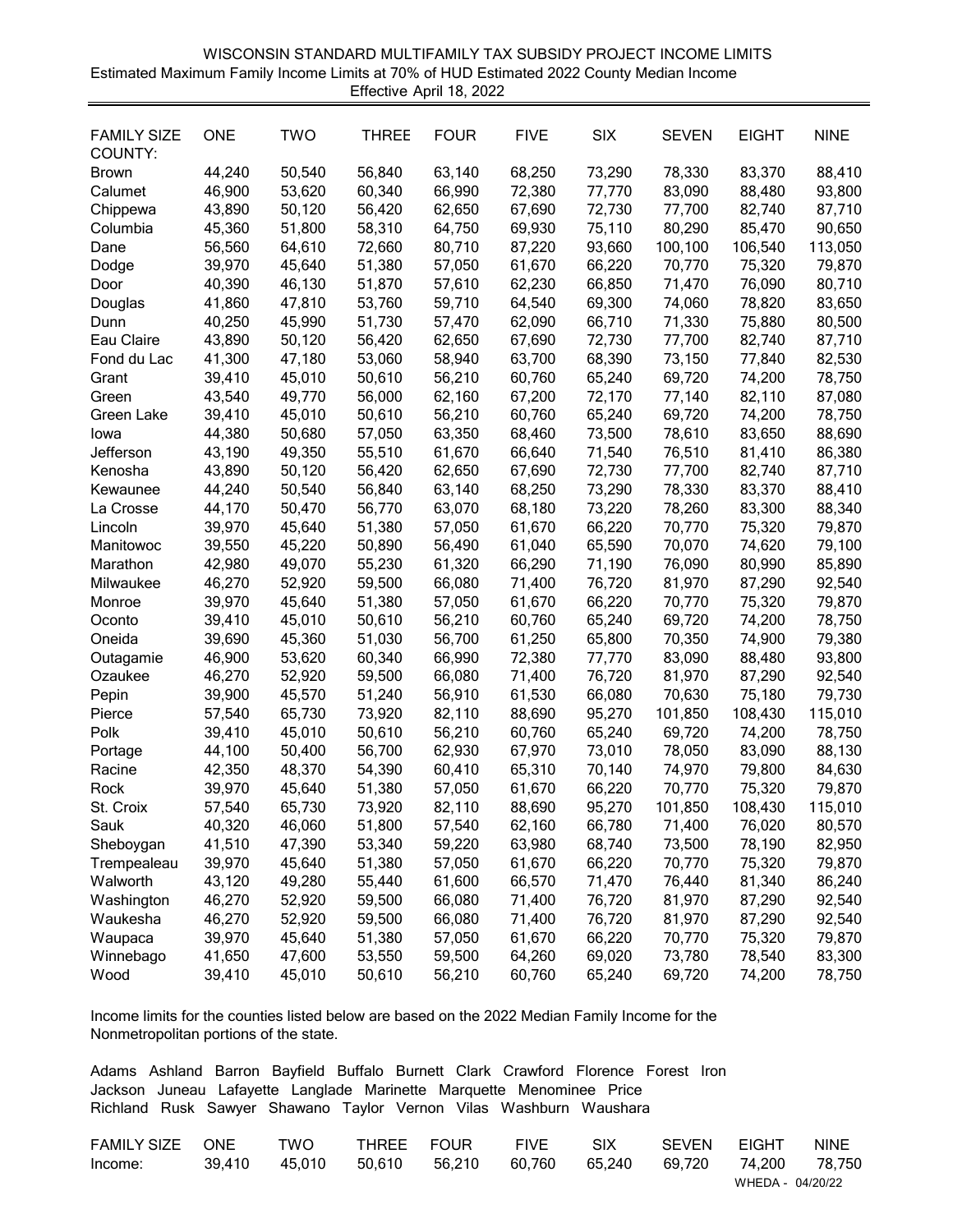|                                 |      |            |            | Effective April 18, 2022 |             |             |            |
|---------------------------------|------|------------|------------|--------------------------|-------------|-------------|------------|
| <b>BEDROOM SIZE:</b><br>COUNTY: | EFF. | <b>ONE</b> | <b>TWO</b> | <b>THREE</b>             | <b>FOUR</b> | <b>FIVE</b> | <b>SIX</b> |
| <b>Brown</b>                    | 1106 | 1184       | 1421       | 1642                     | 1832        | 2021        | 2210       |
| Calumet                         | 1172 | 1256       | 1508       | 1742                     | 1944        | 2144        | 2345       |
| Chippewa                        | 1097 | 1175       | 1410       | 1629                     | 1818        | 2005        | 2192       |
| Columbia                        | 1134 | 1214       | 1457       | 1683                     | 1877        | 2072        | 2266       |
| Dane                            | 1414 | 1514       | 1816       | 2099                     | 2341        | 2583        | 2826       |
| Dodge                           | 999  | 1070       | 1284       | 1484                     | 1655        | 1826        | 1996       |
| Door                            | 1009 | 1081       | 1296       | 1498                     | 1671        | 1844        | 2017       |
| Douglas                         | 1046 | 1120       | 1344       | 1553                     | 1732        | 1911        | 2091       |
| Dunn                            | 1006 | 1078       | 1293       | 1494                     | 1667        | 1840        | 2012       |
| Eau Claire                      | 1097 | 1175       | 1410       | 1629                     | 1818        | 2005        | 2192       |
| Fond du Lac                     | 1032 | 1106       | 1326       | 1533                     | 1709        | 1887        | 2063       |
| Grant                           | 985  | 1055       | 1265       | 1462                     | 1631        | 1799        | 1968       |
| Green                           | 1088 | 1166       | 1400       | 1617                     | 1804        | 1990        | 2177       |
| Green Lake                      | 985  | 1055       | 1265       | 1462                     | 1631        | 1799        | 1968       |
| lowa                            | 1109 | 1188       | 1426       | 1647                     | 1837        | 2028        | 2217       |
| Jefferson                       | 1079 | 1156       | 1387       | 1603                     | 1788        | 1974        | 2159       |
| Kenosha                         | 1097 | 1175       | 1410       | 1629                     | 1818        | 2005        | 2192       |
| Kewaunee                        | 1106 | 1184       | 1421       | 1642                     | 1832        | 2021        | 2210       |
| La Crosse                       | 1104 | 1183       | 1419       | 1640                     | 1830        | 2019        | 2208       |
| Lincoln                         | 999  | 1070       | 1284       | 1484                     | 1655        | 1826        | 1996       |
| Manitowoc                       | 988  | 1059       | 1272       | 1469                     | 1639        | 1808        | 1977       |
| Marathon                        | 1074 | 1150       | 1380       | 1595                     | 1779        | 1963        | 2147       |
| Milwaukee                       | 1156 | 1239       | 1487       | 1718                     | 1918        | 2115        | 2313       |
| Monroe                          | 999  | 1070       | 1284       | 1484                     | 1655        | 1826        | 1996       |
| Oconto                          | 985  | 1055       | 1265       | 1462                     | 1631        | 1799        | 1968       |
| Oneida                          | 992  | 1063       | 1275       | 1474                     | 1645        | 1815        | 1984       |
| Outagamie                       | 1172 | 1256       | 1508       | 1742                     | 1944        | 2144        | 2345       |
| Ozaukee                         | 1156 | 1239       | 1487       | 1718                     | 1918        | 2115        | 2313       |
| Pepin                           | 997  | 1068       | 1281       | 1480                     | 1652        | 1822        | 1993       |
| Pierce                          | 1438 | 1540       | 1848       | 2135                     | 2381        | 2628        | 2875       |
| Polk                            | 985  | 1055       | 1265       | 1462                     | 1631        | 1799        | 1968       |
| Portage                         | 1102 | 1181       | 1417       | 1636                     | 1825        | 2014        | 2203       |
| Racine                          | 1058 | 1134       | 1359       | 1571                     | 1753        | 1934        | 2115       |
| Rock                            | 999  | 1070       | 1284       | 1484                     | 1655        | 1826        | 1996       |
|                                 | 1438 | 1540       | 1848       | 2135                     | 2381        | 2628        | 2875       |
| St. Croix<br>Sauk               | 1008 | 1079       | 1295       | 1496                     | 1669        | 1842        | 2014       |
|                                 | 1037 | 1111       | 1333       | 1540                     | 1718        | 1896        | 2073       |
| Sheboygan                       | 999  | 1070       | 1284       |                          |             |             | 1996       |
| Trempealeau                     |      |            |            | 1484                     | 1655        | 1826        |            |
| Walworth                        | 1078 | 1155       | 1386       | 1602                     | 1786        | 1972        | 2156       |
| Washington                      | 1156 | 1239       | 1487       | 1718                     | 1918        | 2115        | 2313       |
| Waukesha                        | 1156 | 1239       | 1487       | 1718                     | 1918        | 2115        | 2313       |
| Waupaca                         | 999  | 1070       | 1284       | 1484                     | 1655        | 1826        | 1996       |
| Winnebago                       | 1041 | 1115       | 1338       | 1547                     | 1725        | 1904        | 2082       |
| Wood                            | 985  | 1055       | 1265       | 1462                     | 1631        | 1799        | 1968       |

## WISCONSIN STANDARD MULTIFAMILY TAX SUBSIDY PROJECT INCOME LIMITS Effective April 18, 2022 Estimated Maximum Rent Limits at 70% 2022 County Median Income

Rent limits for the counties listed below are based on the 2022 Median Family Income for the Nonmetropolitan portions of the state.

| <b>BEDROOM SIZE:</b> | FFF | <b>DNE</b> | TWO  | <b>THREE</b> | <b>FOUR</b> | <b>FIVF</b> |      |
|----------------------|-----|------------|------|--------------|-------------|-------------|------|
| Rents:               | 985 | 1055       | 1265 | 1462         | 1631        | 1799        | 1968 |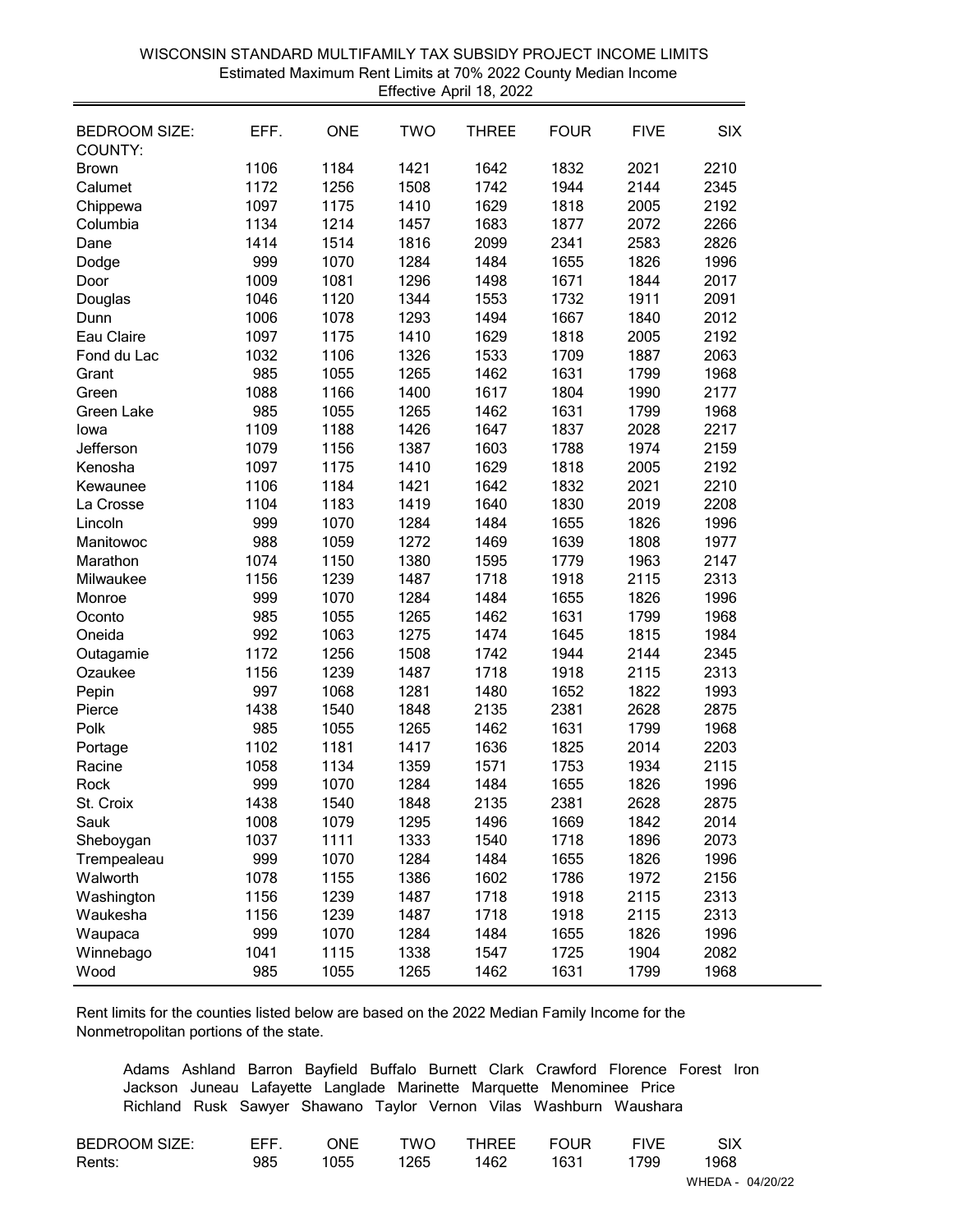| Estimated Maximum Family Income Limits at 80% of HUD Estimated 2022 County Median Income<br>Effective April 18, 2022 |                  |            |                  |             |                  |         |              |                  |             |  |  |
|----------------------------------------------------------------------------------------------------------------------|------------------|------------|------------------|-------------|------------------|---------|--------------|------------------|-------------|--|--|
| <b>FAMILY SIZE</b>                                                                                                   | <b>ONE</b>       | <b>TWO</b> | <b>THREE</b>     | <b>FOUR</b> | <b>FIVE</b>      | SIX     | <b>SEVEN</b> | <b>EIGHT</b>     | <b>NINE</b> |  |  |
| COUNTY:                                                                                                              |                  |            |                  |             |                  |         |              |                  |             |  |  |
| <b>Brown</b>                                                                                                         | 50,560           | 57,760     | 64,960           | 72,160      | 78,000           | 83,760  | 89,520       | 95,280           | 101,040     |  |  |
| Calumet                                                                                                              | 53,600           | 61,280     | 68,960           | 76,560      | 82,720           | 88,880  | 94,960       | 101,120          | 107,200     |  |  |
| Chippewa                                                                                                             | 50,160           | 57,280     | 64,480           | 71,600      | 77,360           | 83,120  | 88,800       | 94,560           | 100,240     |  |  |
| Columbia                                                                                                             | 51,840           | 59,200     | 66,640           | 74,000      | 79,920           | 85,840  | 91,760       | 97,680           | 103,600     |  |  |
| Dane                                                                                                                 | 64,640           | 73,840     | 83,040           | 92,240      | 99,680           | 107,040 | 114,400      | 121,760          | 129,200     |  |  |
| Dodge                                                                                                                | 45,680           | 52,160     | 58,720           | 65,200      | 70,480           | 75,680  | 80,880       | 86,080           | 91,280      |  |  |
| Door                                                                                                                 | 46,160           | 52,720     | 59,280           | 65,840      | 71,120           | 76,400  | 81,680       | 86,960           | 92,240      |  |  |
| Douglas                                                                                                              | 47,840           | 54,640     | 61,440           | 68,240      | 73,760           | 79,200  | 84,640       | 90,080           | 95,600      |  |  |
| Dunn                                                                                                                 | 46,000           | 52,560     | 59,120           | 65,680      | 70,960           | 76,240  | 81,520       | 86,720           | 92,000      |  |  |
| Eau Claire                                                                                                           | 50,160           | 57,280     | 64,480           | 71,600      | 77,360           | 83,120  | 88,800       | 94,560           | 100,240     |  |  |
| Fond du Lac                                                                                                          | 47,200           | 53,920     | 60,640           | 67,360      | 72,800           | 78,160  | 83,600       | 88,960           | 94,320      |  |  |
| Grant                                                                                                                | 45,040           | 51,440     | 57,840           | 64,240      | 69,440           | 74,560  | 79,680       | 84,800           | 90,000      |  |  |
| Green                                                                                                                | 49,760           | 56,880     | 64,000           | 71,040      | 76,800           | 82,480  | 88,160       | 93,840           | 99,520      |  |  |
|                                                                                                                      | 45,040           | 51,440     | 57,840           | 64,240      | 69,440           | 74,560  | 79,680       | 84,800           | 90,000      |  |  |
| Green Lake                                                                                                           | 50,720           | 57,920     | 65,200           | 72,400      | 78,240           | 84,000  | 89,840       | 95,600           | 101,360     |  |  |
| lowa<br>Jefferson                                                                                                    | 49,360           | 56,400     | 63,440           | 70,480      | 76,160           | 81,760  | 87,440       | 93,040           | 98,720      |  |  |
|                                                                                                                      |                  | 57,280     | 64,480           | 71,600      |                  | 83,120  |              |                  | 100,240     |  |  |
| Kenosha                                                                                                              | 50,160<br>50,560 | 57,760     | 64,960           | 72,160      | 77,360<br>78,000 | 83,760  | 88,800       | 94,560<br>95,280 | 101,040     |  |  |
| Kewaunee                                                                                                             |                  |            |                  |             |                  | 83,680  | 89,520       | 95,200           | 100,960     |  |  |
| La Crosse                                                                                                            | 50,480           | 57,680     | 64,880           | 72,080      | 77,920           |         | 89,440       |                  |             |  |  |
| Lincoln                                                                                                              | 45,680           | 52,160     | 58,720<br>58,160 | 65,200      | 70,480           | 75,680  | 80,880       | 86,080           | 91,280      |  |  |
| Manitowoc                                                                                                            | 45,200           | 51,680     |                  | 64,560      | 69,760           | 74,960  | 80,080       | 85,280           | 90,400      |  |  |
| Marathon                                                                                                             | 49,120           | 56,080     | 63,120           | 70,080      | 75,760           | 81,360  | 86,960       | 92,560           | 98,160      |  |  |
| Milwaukee                                                                                                            | 52,880           | 60,480     | 68,000           | 75,520      | 81,600           | 87,680  | 93,680       | 99,760           | 105,760     |  |  |
| Monroe                                                                                                               | 45,680           | 52,160     | 58,720           | 65,200      | 70,480           | 75,680  | 80,880       | 86,080           | 91,280      |  |  |
| Oconto                                                                                                               | 45,040           | 51,440     | 57,840           | 64,240      | 69,440           | 74,560  | 79,680       | 84,800           | 90,000      |  |  |
| Oneida                                                                                                               | 45,360           | 51,840     | 58,320           | 64,800      | 70,000           | 75,200  | 80,400       | 85,600           | 90,720      |  |  |
| Outagamie                                                                                                            | 53,600           | 61,280     | 68,960           | 76,560      | 82,720           | 88,880  | 94,960       | 101,120          | 107,200     |  |  |
| Ozaukee                                                                                                              | 52,880           | 60,480     | 68,000           | 75,520      | 81,600           | 87,680  | 93,680       | 99,760           | 105,760     |  |  |
| Pepin                                                                                                                | 45,600           | 52,080     | 58,560           | 65,040      | 70,320           | 75,520  | 80,720       | 85,920           | 91,120      |  |  |
| Pierce                                                                                                               | 65,760           | 75,120     | 84,480           | 93,840      | 101,360          | 108,880 | 116,400      | 123,920          | 131,440     |  |  |
| Polk                                                                                                                 | 45,040           | 51,440     | 57,840           | 64,240      | 69,440           | 74,560  | 79,680       | 84,800           | 90,000      |  |  |
| Portage                                                                                                              | 50,400           | 57,600     | 64,800           | 71,920      | 77,680           | 83,440  | 89,200       | 94,960           | 100,720     |  |  |
| Racine                                                                                                               | 48,400           | 55,280     | 62,160           | 69,040      | 74,640           | 80,160  | 85,680       | 91,200           | 96,720      |  |  |
| Rock                                                                                                                 | 45,680           | 52,160     | 58,720           | 65,200      | 70,480           | 75,680  | 80,880       | 86,080           | 91,280      |  |  |
| St. Croix                                                                                                            | 65,760           | 75,120     | 84,480           | 93,840      | 101,360          | 108,880 | 116,400      | 123,920          | 131,440     |  |  |
| Sauk                                                                                                                 | 46,080           | 52,640     | 59,200           | 65,760      | 71,040           | 76,320  | 81,600       | 86,880           | 92,080      |  |  |
| Sheboygan                                                                                                            | 47,440           | 54,160     | 60,960           | 67,680      | 73,120           | 78,560  | 84,000       | 89,360           | 94,800      |  |  |
| Trempealeau                                                                                                          | 45,680           | 52,160     | 58,720           | 65,200      | 70,480           | 75,680  | 80,880       | 86,080           | 91,280      |  |  |
| Walworth                                                                                                             | 49,280           | 56,320     | 63,360           | 70,400      | 76,080           | 81,680  | 87,360       | 92,960           | 98,560      |  |  |
| Washington                                                                                                           | 52,880           | 60,480     | 68,000           | 75,520      | 81,600           | 87,680  | 93,680       | 99,760           | 105,760     |  |  |
| Waukesha                                                                                                             | 52,880           | 60,480     | 68,000           | 75,520      | 81,600           | 87,680  | 93,680       | 99,760           | 105,760     |  |  |
| Waupaca                                                                                                              | 45,680           | 52,160     | 58,720           | 65,200      | 70,480           | 75,680  | 80,880       | 86,080           | 91,280      |  |  |
| Winnebago                                                                                                            | 47,600           | 54,400     | 61,200           | 68,000      | 73,440           | 78,880  | 84,320       | 89,760           | 95,200      |  |  |
| Wood                                                                                                                 | 45,040           | 51,440     | 57,840           | 64,240      | 69,440           | 74,560  | 79,680       | 84,800           | 90,000      |  |  |

WISCONSIN STANDARD MULTIFAMILY TAX SUBSIDY PROJECT INCOME LIMITS

Income limits for the counties listed below are based on the 2022 Median Family Income for the Nonmetropolitan portions of the state.

| Income: | 45.040 | 51.440 | 57.840 | 64.240 | 69.440 | 74.560 | 79.680 | 84.800           | 90.000 |
|---------|--------|--------|--------|--------|--------|--------|--------|------------------|--------|
|         |        |        |        |        |        |        |        | WHEDA - 04/20/22 |        |